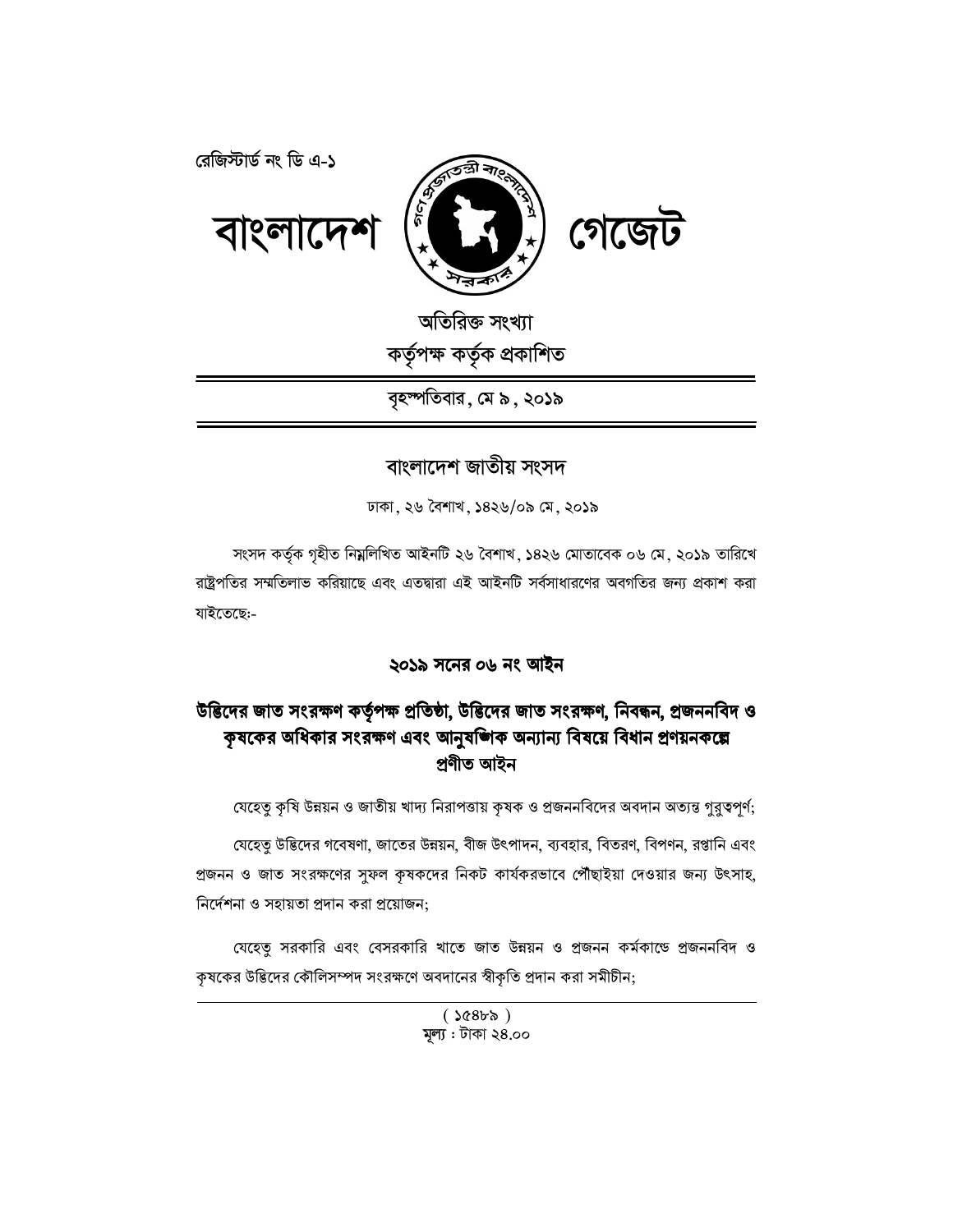যেহেতু গণপ্ৰজাতন্ত্ৰী বাংলাদেশ বিশ্ব বাণিজ্য সংস্থা (World Trade Organization) এর সদস্য এবং বাংলাদেশ বাণিজ্য সম্পর্কিত বিষয়াবলির মেধা স্বত্বাধিকার (Trade Related Aspects of Intellectual Property Rights) সংক্ৰান্ত চুক্তি মানিয়া চলিতে অঙ্গীকারাবদ্ধ; এবং

যেহেতু জীববৈচিত্ৰ্য কনভেনশন (Convention on Biological Diversity) এবং খাদ্য ও কৃষির জন্য উদ্ভিদের কৌলিসম্পদ সংক্রান্ত আন্তর্জাতিক চুক্তি মানিয়া চলিতে বাংলাদেশ অঙ্গীকারাবদ্ধ; এবং

যেহেতু উপরি-উক্ত বিষয়সমূহ বিবেচনাপূর্বক একটি কর্তৃপক্ষ প্রতিষ্ঠা, উদ্ভিদের জাত সংরক্ষণ, নিবন্ধন, প্রজননবিদ ও কৃষকের অধিকার সংরক্ষণ এবং আনুষজ্ঞিক বিষয়াদি সম্পর্কে বিধান প্রণয়ন করা সমীচীন ও প্রয়োজনীয়:

সেহেতু এতদ্দারা নিম্নরূপ আইন করা হইল :—

#### প্ৰথম অধ্যায়

## প্ৰাৱম্ভিক, ইত্যাদি

১। **সংক্ষিপ্ত শিরোনাম ও প্রবর্তন**। (১) এই আইন উদ্ভিদের জাত সংরক্ষণ আইন, ২০১৯ নামে অভিহিত হইবে।

(২) সরকার, সরকারি গেজেটে প্রজ্ঞাপন দ্বারা, যেই তারিখ নির্ধারণ করিবে সেই তারিখে এই আইন কাৰ্যকর হইবে।

২। **সংজ্ঞা**।—বিষয় বা প্রসঙ্গের পরিপন্থি কোনো কিছু না থাকিলে, এই আইনে,—

- (১) ''**অত্যাবশ্যকীয়ভাবে উদ্ভূত জাত (Essentially Derived Variety**)'' অৰ্থ এমন একটি জাত যাহা অন্য একটি প্ৰাথমিক (primary) জাত হইতে বংশ বিস্তার বা রূপান্তরের মাধ্যমে উৎপন্ন এবং যাহাতে উক্ত প্রাথমিক জাতের জেনোটাইপ বা জেনোটাইপসমূহের মিলনের ফলে নিম্নবর্ণিত বৈশিষ্ট্য বিদ্যমান থাকে, যথা :—
	- (অ) উৎপন্ন জাতটি প্রাথমিক জাত হইতে স্পষ্টভাবে পৃথক বা ভিন্ন; এবং
	- (আ) উৎপন্ন জাতটির অত্যাবশ্যকীয় বৈশিষ্ট্যসমূহ প্রাথমিক জাতের সহিত সংগতিপৰ্ণ;
- ''**কর্তৃপক্ষ**'' অর্থ ধারা ৪ এর অধীন প্রতিষ্ঠিত উদ্ভিদের জাত সংরক্ষণ কর্তৃপক্ষ;  $(5)$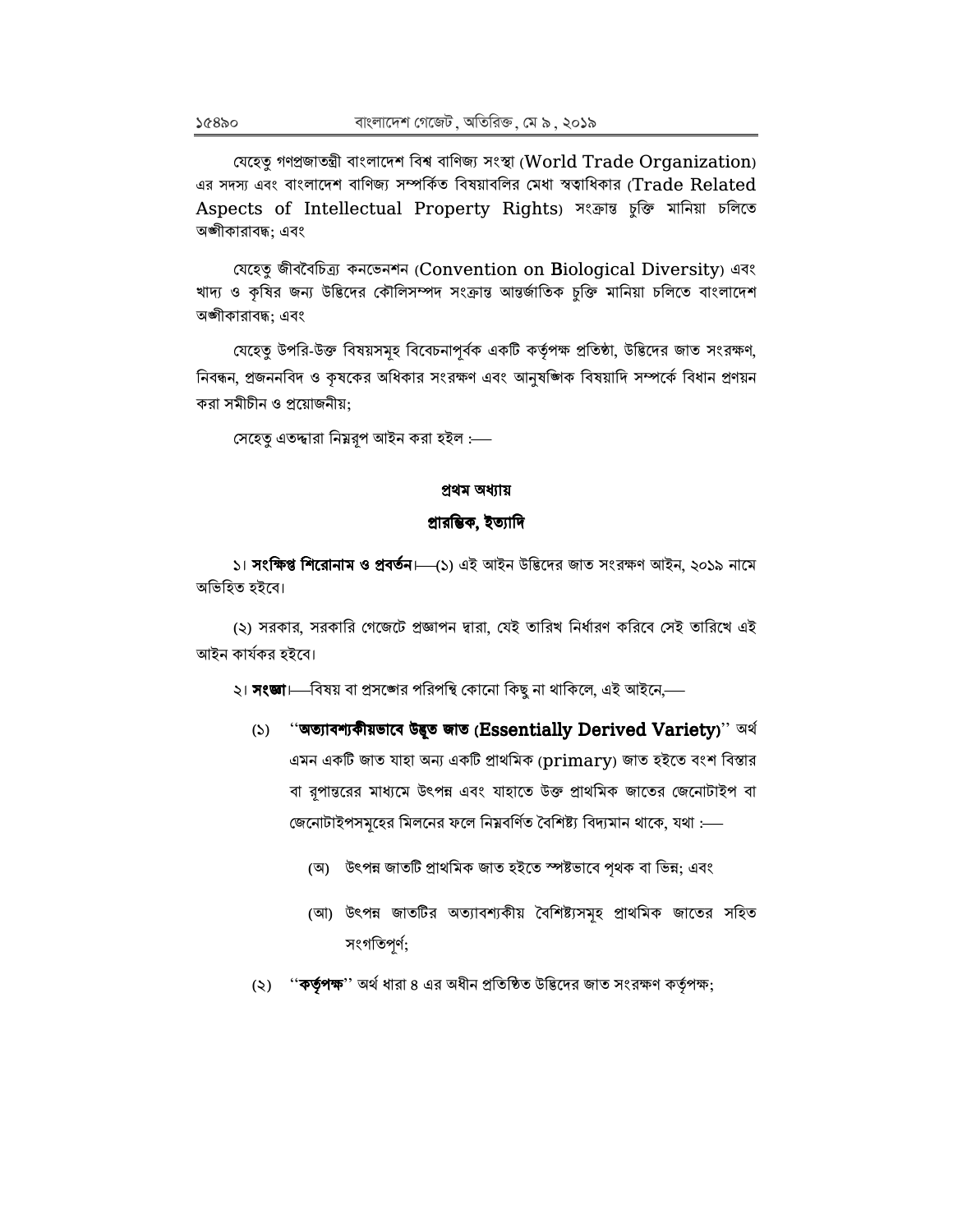- (৩) ''**কৃষক**'' অৰ্থ বাংলাদেশে বসবাসকারী এমন ব্যক্তি যিনি—
	- (ক) নিজের জমিতে বা অন্যের জমিতে বা চাষোপযোগী যে কোনো স্থানে শস্য বা উদ্ভিদের চাষাবাদ করিয়া থাকেন; বা
	- (খ) অন্য লোক নিয়োগ করিয়া সরাসরি চাষাবাদ কার্যের তদারক করিয়া থাকেন: বা
	- (গ) এককভাবে বা যৌথভাবে উত্তম বৈশিষ্ট্যাবলি শনাক্তকরণ ও নির্বাচনের মাধ্যমে বন্য প্রজাতি বা ব্যাপকভাবে ব্যবহৃত ও প্রচলিত জাতসমূহ অর্থাৎ দীৰ্ঘকালযাবৎ চাষাবাদ হইতেছে এইরূপ আদিজাত (Landraces) বা কৃষকের জাত সংরক্ষণ ও উন্নয়ন করেন;
- (8) "কৃষক অধিকার" অর্থ ধারা ২৩ এ বর্ণিত অধিকার;
- $(6)$  'কৃষক জাত' অৰ্থ—
	- (ক) যে জাত কৃষক কর্তৃক উদ্ভাবিত এবং যাহা কৃষক নিজ জমিতে চাষ করিয়া আসিতেছে, এবং
	- (খ) যে জাত কোনো বন্য প্ৰজাতি (wild variety) এর সহিত সম্পর্কিত অথবা আদিজাত যাহার উদ্ভাবক অজ্ঞাত কিন্তু উক্ত জাত সম্পর্কে কৃষকের জ্ঞান রহিয়াছে:
- (৬) "**কৌলিসম্পদ''** অর্থ উদ্ভিদের সম্পূর্ণ, অংশবিশেষ বা বংশ বিস্তারক্ষম অংশ যেমন-বীজ, অঙ্গজ অংশ, কলা বা কোষসমষ্টি (Tissue) ও জীবকোষ (Cell) জিন (Gene) ও জেনোমিক ডিঅক্সিরাইবোনিউক্লিক অ্যাসিড অনুক্রম; কোনো নির্দিষ্ট প্রজাতির সকল প্রকরণও ইহার অন্তর্ভূক্ত হইবে;
- (৭) **''কোম্পানি**'' অর্থ কোম্পানি আইন, ১৯৯৪ (১৯৯৪ সনের ১৮ নং আইন) এর ধারা ২ এর উপ-ধারা (১) এর দফা (ঘ) এ সংজ্ঞায়িত কোনো কোম্পানি;
- "চেয়ারম্যান'' অর্থ কর্তৃপক্ষের চেয়ারম্যান;  $(b)$
- ''**জাত''** অর্থ বীজ আইন, ২০১৮ (২০১৮ সনের ৬ নং আইন) এর ধারা ২ এর দফা (৯) (৩) এ উল্লিখিত জাত;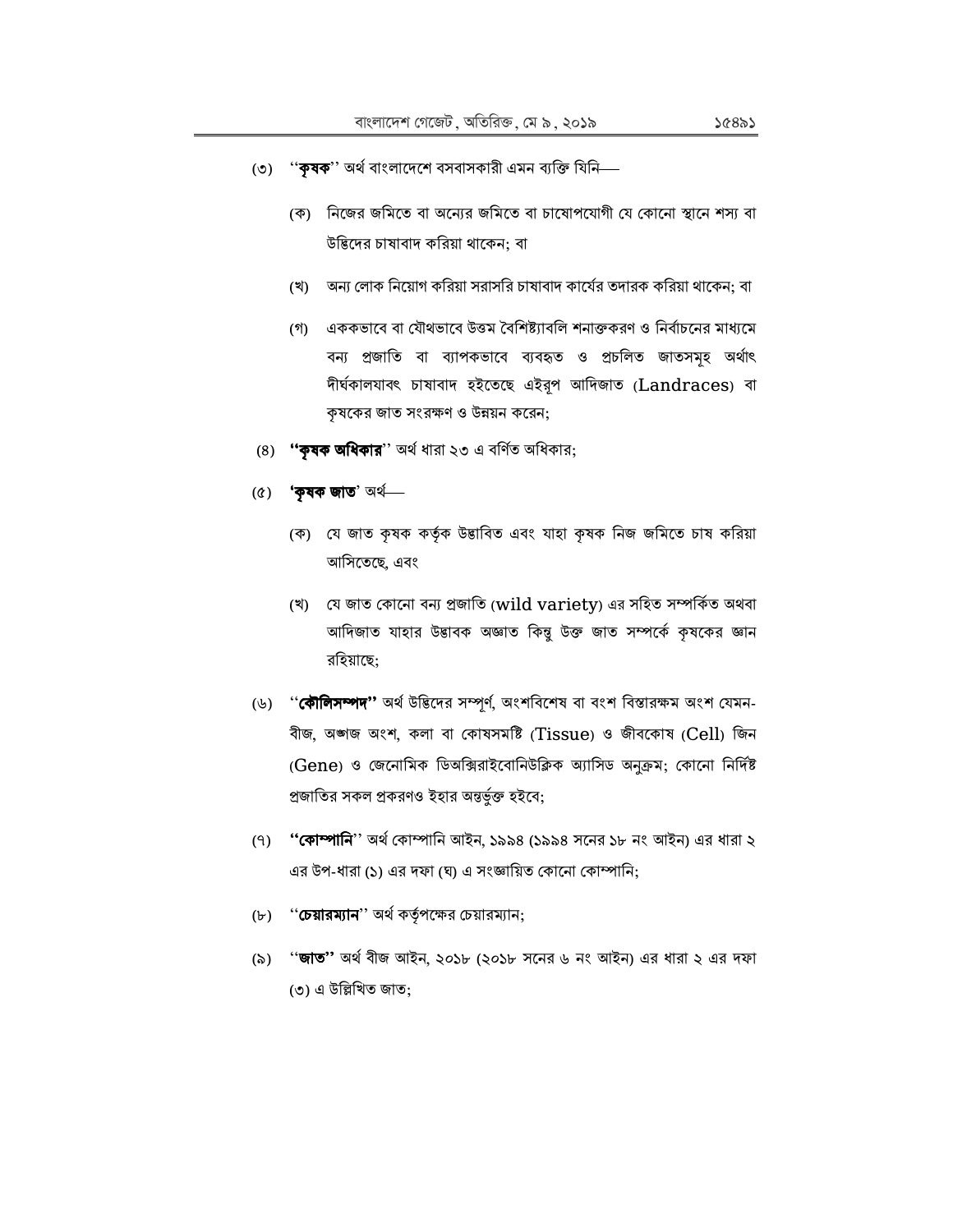- (১০) "**জাতীয় বীজ বোর্ড"** অর্থ বীজ আইন, ২০১৮ (২০১৮ সনের ৬ নং আইন) এর ধারা ৩ এর অধীন গঠিত জাতীয় বীজ বোর্ড:
- (১১) "জিএমও (Genetically Modified Organism)" অৰ্থ কৌলিগতভাবে রূপান্তরিত প্রাণসত্তা (Organism) যাহা মলিকুলার পর্যায়ে জিন প্রযুক্তির মাধ্যমে পরিবর্তিত বা রূপান্তরিত এবং নূতন ধরনের বৈশিষ্ট্য উৎপন্ন করিতে বা নূতন বৃত্তির প্ৰকাশ ঘটাইতে সক্ষম:
- (১২) **''নামকরণ''** অর্থ সংশ্লিষ্ট জাত বা উহার বীজ বা বংশ বিস্তারক্ষম অংশের নাম যাহা যে কোনো ভাষায় লিখিত বৰ্ণসমষ্টি বা যুগপৎভাবে বৰ্ণসমষ্টি ও সংখ্যা দ্বারা প্ৰকাশিত:
- (১৩) ''**নিবন্ধন বহি**'' অৰ্থ ধারা ১৫ এ উল্লিখিত নিবন্ধন বহি;
- (১৪) "নিৰ্ধারিত" অৰ্থ বিধি বা, ক্ষেত্রমত, প্রবিধান দ্বারা নির্ধারিত;
- $(5c)$  "প্ৰজননবিদ" অৰ্থ এমন ব্যক্তি যিনি—
	- (ক) এমন একটি উদ্ভিদের জাত প্রজনন বা উদ্ভাবন করিয়াছেন যাহা বাংলাদেশে সমসাময়িককালে নৃতন;
	- (খ) দফা (ক) এ উল্লিখিত ব্যক্তির নিয়োগকারী বা যিনি তাহাকে জাত প্রজনন বা উদ্ভাবন কাৰ্যে নিয়োগদান করিয়াছেন; বা
	- (গ) দফা (ক) বা (খ) এ উল্লিখিত ব্যক্তির উত্তরাধিকারী বা প্রযোজ্য ক্ষেত্রে উত্তরসূরী;
- (১৬) "প্ৰবিধান" অৰ্থ এই আইনের অধীন প্ৰণীত প্ৰবিধান;
- (১৭) "বীজ" অর্থ বীজ আইন, ২০১৮ (২০১৮ সনের ৬ নং আইন) এর ধারা ২ এর দফা (১২) তে উল্লিখিত বীজ;
- (১৮) "বিধি" অৰ্থ এই আইনের অধীন প্রণীত বিধি;
- (১৯ "বোর্ড" অর্থ এই আইনের ধারা ৮ এর অধীন গঠিত পরিচালনা বোর্ড;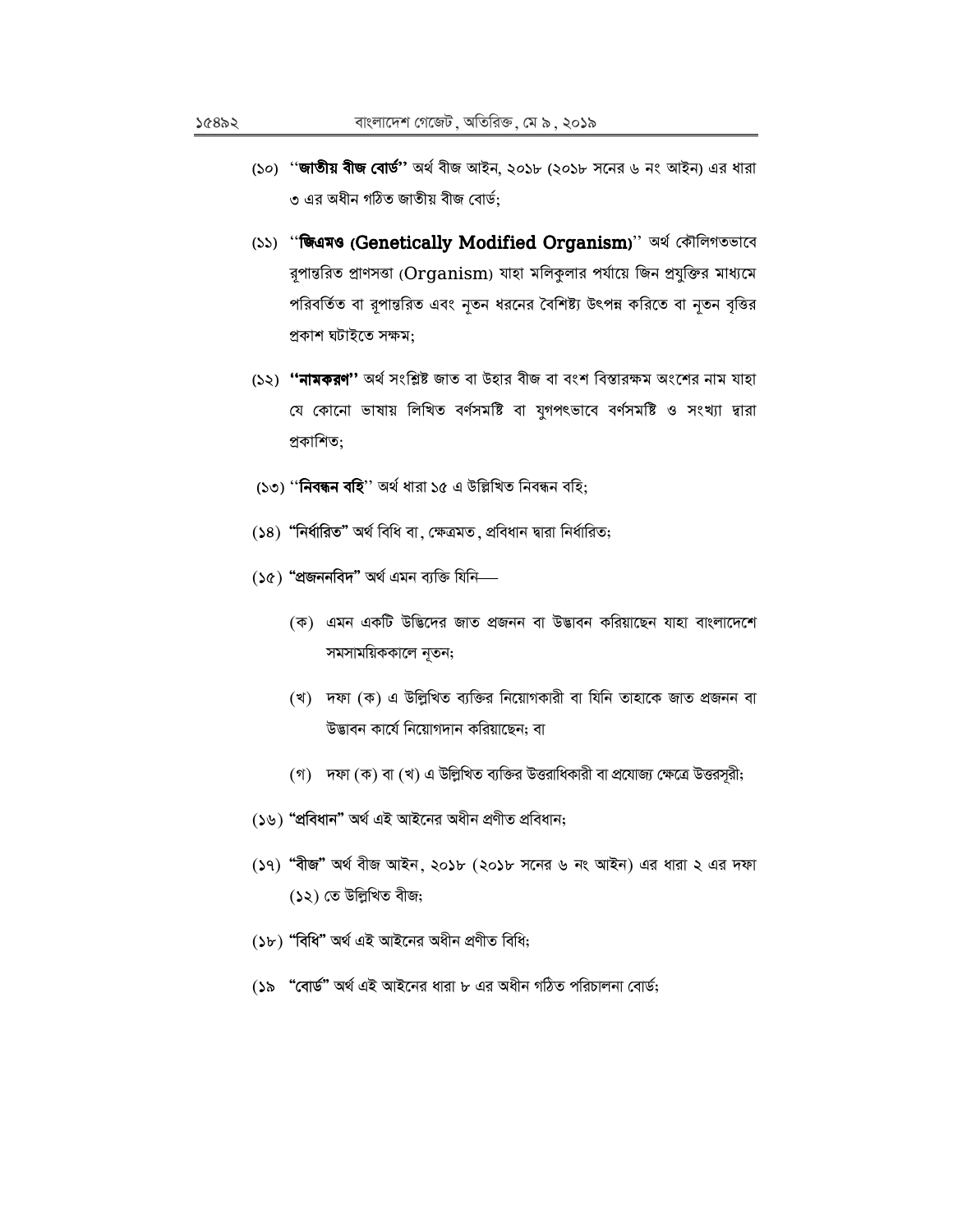(২০) "রেজিস্ট্রার" অর্থ ধারা ১২ এর অধীন নিয়োগপ্রাপ্ত রেজিস্ট্রার; এবং

(২১) "সংরক্ষিত জাত" অর্থ ধারা ১৫ এর বিধান অনুযায়ী নিবন্ধিত উদ্ভিদের জাত।

৩। আইনের প্রাধান্য।—আপাতত বলবৎ অন্য কোনো আইনে যাহা কিছুই থাকুক না কেন, এই আইনের বিধানাবলি প্রাধান্য পাইবে।

## দ্বিতীয় অধ্যায়

## কৰ্তৃপক্ষ প্ৰতিষ্ঠা, পরিচালনা, কাৰ্যাবলি, বোৰ্ড, ইত্যাদি

8। কর্তৃপক্ষ প্রতিষ্ঠা।—(১) এই আইন কার্যকর হইবার পর সরকার, যথাশীঘ্র সম্ভব, সরকারি গেজেটে প্রজ্ঞাপন দ্বারা , 'উদ্ভিদের জাত সংরক্ষণ কর্তৃপক্ষ' নামে একটি কর্তৃপক্ষ প্রতিষ্ঠা করিবে।

(২) কর্তৃপক্ষ একটি সংবিধিবদ্ধ সংস্থা হইবে এবং ইহার শ্বায়ী ধারাবাহিকতা ও একটি সাধারণ সিলমোহর থাকিবে এবং এই আইনের বিধান সাপেক্ষে, ইহার ছাবর ও অষ্থাবর উভয় প্রকার সম্পত্তি অৰ্জন করিবার, অধিকারে রাখিবার ও হস্তান্তর করিবার ক্ষমতা থাকিবে এবং ইহা নিজ নামে মামলা দায়ের করিতে পারিবে এবং ইহার বিরুদ্ধেও মামলা দায়ের করা যাইবে।

৫। কর্তৃপক্ষের কার্যালয়। (১) সরকার কর্তৃক নির্ধারিত ছানে কর্তৃপক্ষের প্রধান কার্যালয় থাকিবে।

(২) কর্তৃপক্ষ, প্রয়োজনে, সরকারের পূর্বানুমোদনক্রমে, বাংলাদেশের যে কোনো ছানে উহার শাখা কার্যালয় স্থাপন করিতে পারিবে।

৬। কর্তৃপক্ষের ক্ষমতা ও কার্যাবলি। এই আইনের উদ্দেশ্য পূরণকল্পে, কর্তৃপক্ষের ক্ষমতা ও কাৰ্যাবলি হইবে নিম্নৱুপ, যথা :--

- (ক) উদ্ভিদের গণ ও প্রজাতি নির্ধারণ, প্রকাশ ও প্রচার;
- (খ) উদ্ভিদের জাত সংরক্ষণের জন্য নিবন্ধন, নিবন্ধন সনদ প্রদান এবং এই আইন বা তদধীন প্রণীত বিধি বা প্রবিধানের বিধান লঙ্ঘনের জন্য নিবন্ধন বাতিল;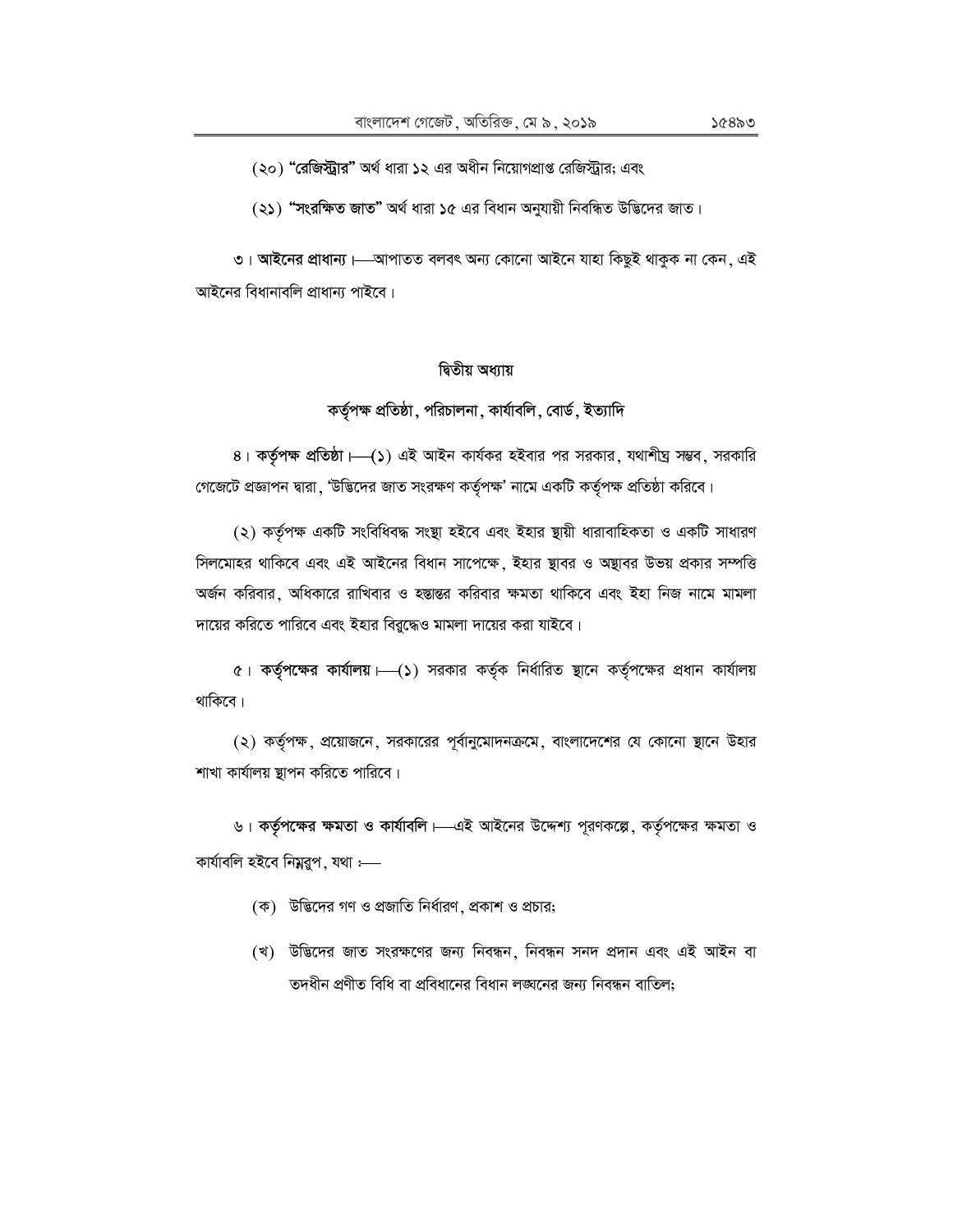- (গ) উদ্ভিদের জাত সংরক্ষণ আবেদনের পরীক্ষা-নিরীক্ষা পদ্ধতি নির্ধারণ:
- (ঘ) উদ্ভিদের জাত সংরক্ষণ সংশ্লিষ্ট তথ্যের আদান-প্রদান এবং অধিকতর উন্নত পদ্ধতিতে উদ্ভিদের জাত পরীক্ষা-নিরীক্ষার উদ্দেশ্যে আঞ্চলিক ও আন্তর্জাতিক সহযোগিতা স্থাপন;
- (ঙ) প্রজননবিদের অধিকার, অধিকারের মেয়াদ নির্ধারণ, অধিকার সীমিতকরণ, বা ক্ষেত্রমত, অধিকার ষ্থগিত বা বাতিলকরণ বা অনুরূপ বিষয়াদির পদ্ধতি নিরূপণ ও উহার বাস্তবায়ন;
- (**চ) ক্ষক, ব্যক্তি, গোষ্ঠী বা প্রজননবিদের** অধিকার কার্যকর করিতে পদক্ষেপ গ্রহণ;
- (ছ) জাত উদ্ভাবন ও উন্নয়নে অবদানের স্বীকৃতিম্বরূপ সনদ ও পুরষ্কার প্রদান;
- (জ) আইন বা তদধীন প্রণীত বিধি বা প্রবিধানের যথাযথ বাস্তবায়ন, নিয়মিতভাবে পরিবীক্ষণ ও মূল্যায়ন;
- (ঝ) সার্বিক কার্যক্রমের বিবরণ সম্বলিত বার্ষিক প্রতিবেদন প্রষ্কৃত ও সরকারের নিকট উহা উপস্থাপন;
- (এঃ) এই আইনের উদ্দেশ্য পূরণকল্পে, আনুষজ্ঞিক সকল এবং উপরে বর্ণিত কার্যাদির সম্পূরক ও প্রাসজ্ঞিক অন্যান্য কার্যসম্পাদন; এবং
- (ট) সরকার কর্তৃক, সময় সময়, কর্তৃপক্ষের উপর অর্পিত অন্য যে কোনো দায়িত্ব ও কাৰ্যসম্পাদন।

৭। সাধারণ পরিচালনা ও প্রশাসন। কর্তৃপক্ষের সাধারণ পরিচালনা ও প্রশাসন বোর্ডের উপর ন্যন্ত থাকিবে এবং কর্তৃপক্ষ যে সকল ক্ষমতা প্রয়োগ ও কার্যসম্পাদন করিতে পারিবে বোর্ডও সেই সকল ক্ষমতা প্রয়োগ ও কার্যসম্পাদন করিতে পারিবে।

৮। পরিচালনা বোর্ড গঠন।—(১) কর্তৃপক্ষের একটি পরিচালনা বোর্ড থাকিবে, যাহা নিম্নবর্ণিত সদস্যগণের সমন্বয়ে গঠিত হইবে, যথা :---

- (ক) চেয়ারম্যান, যিনি উহার সভাপতিও হইবেন;
- (খ) কৃষি মন্ত্রণালয় কর্তৃক মনোনীত উক্ত মন্ত্রণালয়ের গবেষণা অনুবিভাগের অন্যূন উপসচিব পদমর্যাদার একজন প্রতিনিধি;
- (গ) পরিচালক (সরেজমিন উইং), কৃষি সম্প্রসারণ অধিদপ্তর;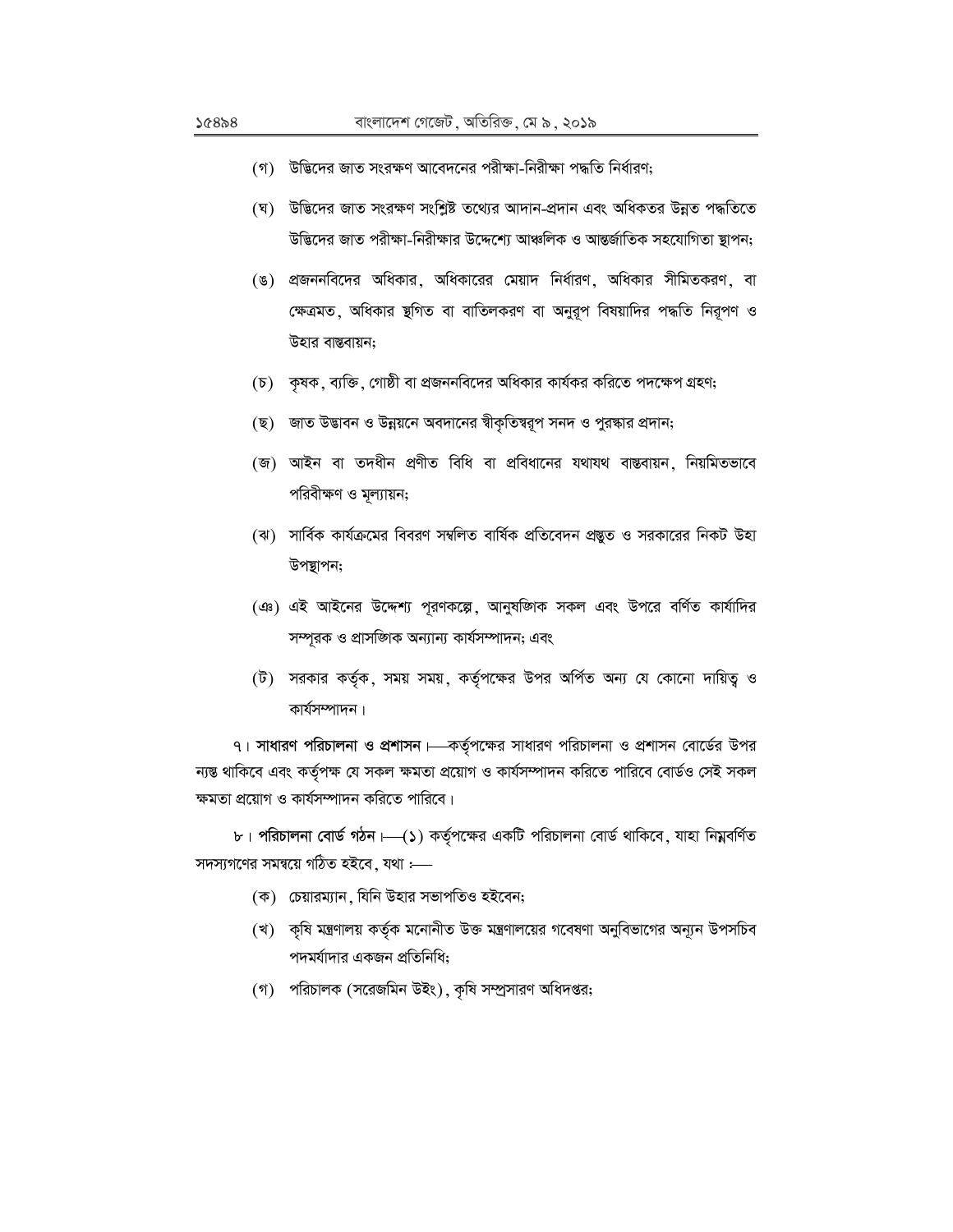- (ঘ) সদস্য পরিচালক (শস্য), বাংলাদেশ কৃষি গবেষণা কাউন্সিল;
- (ঙ) মহাব্যবস্থাপক (বীজ), বাংলাদেশ কৃষি উন্নয়ন কর্পোরেশন;
- (চ) পরিচালক (গবেষণা), বাংলাদেশ কৃষি গবেষণা ইনস্টিটিউট;
- (ছ) পরিচালক (গবেষণা), বাংলাদেশ ধান গবেষণা ইনস্টিটিউট;
- (জ) পরিচালক (গবেষণা), বাংলাদেশ পাট গবেষণা ইনস্টিটিউট;
- (ঝ) পরিচালক (গবেষণা), বাংলাদেশ পরমাণু কৃষি গবেষণা ইনস্টিটিউট;
- (এঃ) বজাবন্ধু শেখ মুজিবুর রহমান কৃষি বিশ্ববিদ্যালয়ের ভাইস চ্যান্সেলর কর্তৃক মনোনীত উদ্ভিদের জাত সংশ্লিষ্ট বিষয়ে অভিজ্ঞতাসম্পন্ন একজন অধ্যাপক;
- (ট) পরিচালক, বীজ প্রত্যয়ন এজেন্সি;
- $(b)$  ন্যাশনাল ইনস্টিটিউট অব বায়োটেকনোলজি কর্তৃক মনোনীত অন্যূন ঊর্ধ্বতন বৈজ্ঞানিক কর্মকর্তা পদমর্যাদার একজন প্রতিনিধি;
- (ড) বাংলাদেশ ন্যাশনাল হারবেরিয়াম কর্তৃক মনোনীত অন্যূন ঊর্ধ্বতন বৈজ্ঞানিক কর্মকর্তা পদমর্যাদার একজন প্রতিনিধি;
- (ঢ) প্ৰধান বীজতত্ত্ববিদ, কৃষি মন্ত্ৰণালয়;
- (ণ) বাংলাদেশ সীড এসোসিয়েশন কর্তৃক মনোনীত একজন প্রতিনিধি;
- (ত) বাংলাদেশ কৌলিতত্ত্ব ও উদ্ভিদ প্রজনন সমিতি কর্তৃক মনোনীত একজন প্রতিনিধি; এবং
- (থ) রেজিস্ট্রার, উদ্ভিদের জাত সংরক্ষণ কর্তৃপক্ষ, যিনি উহার সদস্য সচিবও হইবেন।

(২) উপ-ধারা (১) এর দফা (এঃ), (ণ) এবং (ত) এ উল্লিখিত মনোনীত সদস্যগণ তাহাদের মনোনয়নের তারিখ হইতে ৩ (তিন) বৎসর মেয়াদে সদস্য পদে বহাল থাকিবেন :

তবে শর্ত থাকে যে, সরকার, জনন্বার্থে, উক্ত মেয়াদ সমাপ্ত হইবার পূর্বে, কোনো কারণ দর্শানো ব্যতিরেকে , কোনো মনোনীত সদস্যকে অব্যাহতি প্রদান করিতে পারিবে এবং মনোনীত সদস্যগণও যে কোনো সময় চেয়ারম্যানের উদ্দেশ্যে স্বাক্ষরযুক্ত পত্রযোগে স্বীয় পদ ত্যাগ করিতে পারিবেন ।

৯। বোর্ডের সভা, ইত্যাদি।—(১) এই ধারার অন্যান্য বিধানাবলী সাপেক্ষে, বোর্ড উহার সভার কাৰ্যপদ্ধতি নিৰ্ধারণ করিতে পারিবে।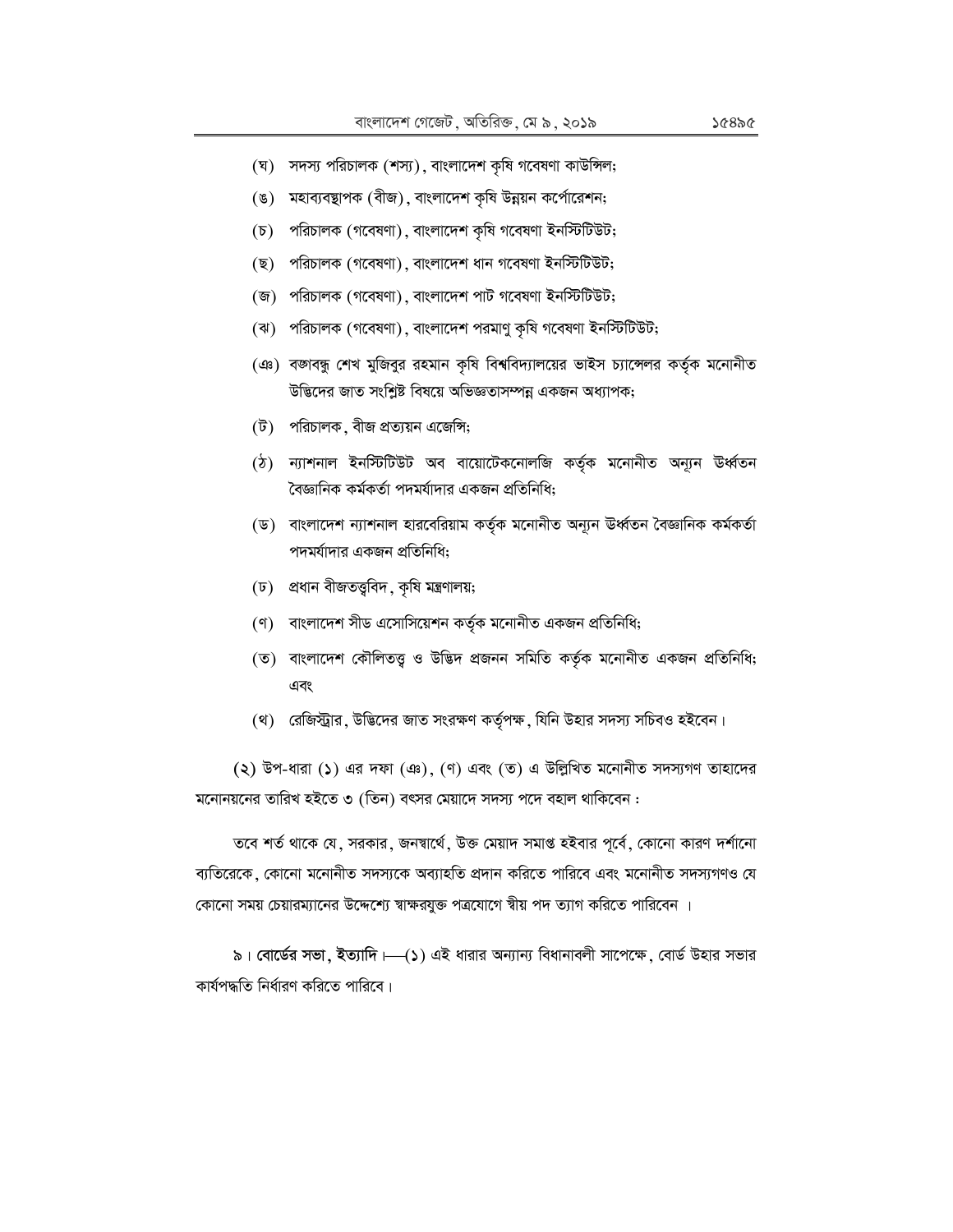(২) চেয়ারম্যান বোর্ডের সকল সভায় সভাপতিত্ব করিবেন, এবং তাহার অনুপষ্থিতিতে সরকার কর্তৃক চেয়ারম্যানের দায়িত্ব পালনের জন্য নিযুক্ত সদস্য সভাপতিত্ব করিবেন, তবে উক্তরূপ সদস্য নিযুক্ত না হইয়া থাকিলে, বোর্ডের জ্যেষ্ঠ সদস্য সভায় সভাপতিত্ব করিবেন।

(৩) প্রতি ৬ (ছয়) মাসে বোর্ডের অন্যুন একটি সভা অনুষ্ঠিত হইবে, তবে জরুরি প্রয়োজনে ম্বল্প সময়ের নোটিশে বোর্ডের সভা আহবান করা যাইবে।

(8) বোর্ডের সভা চেয়ারম্যানের সম্মতিক্রমে এবং তৎকর্তৃক নির্ধারিত তারিখ, সময় ও ষ্থানে সদস্য সচিব কৰ্তৃক আহূত হইবে।

(৫) বোর্ডের মোট সদস্যের অন্যূন এক-তৃতীয়াংশ সদস্যের উপষ্থিতিতেই সভার কোরাম হইবে, তবে মুলতবি সভার ক্ষেত্রে কোরামের প্রয়োজন হইবে না।

(৬) বোর্ডের সভায় প্রত্যেক সদস্যের একটি করিয়া ভোট থাকিবে , তবে ভোটের সমতার ক্ষেত্রে , সভাপতিতুকারী ব্যক্তির একটি দ্বিতীয় বা নির্ণায়ক ভোট থাকিবে।

(৭) শুধু কোনো সদস্য পদের শূন্যতা বা বোর্ড গঠনে কোনো ক্রটি থাকিবার কারণে বোর্ডের কোনো কার্য বা কার্যধারা অবৈধ হইবে না বা এতদ্বিষয়ে কোনো প্রশ্নও উত্থাপন করা যাইবে না।

১০। কর্তৃপক্ষের চেয়ারম্যান।—(১) কর্তৃপক্ষের একজন চেয়ারম্যান থাকিবে।

(২) চেয়ারম্যান কর্তৃপক্ষের সার্বক্ষণিক এবং প্রধান নির্বাহী হইবেন।

(৩) চেয়ারম্যান সরকার কর্তৃক নিযুক্ত হইবেন এবং তাহার চাকরির মেয়াদ ও শর্তাবলি সরকার কৰ্তৃক নিৰ্ধারিত হইবে।

(8) চেয়ারম্যানের পদ শূন্য হইলে কিংবা অনুপষ্থিতি, অসুষ্থতা বা অন্য কোনো কারণে চেয়ারম্যান তাহার দায়িত্ব পালনে অসমর্থ হইলে, শূন্য পদে নব নিযুক্ত চেয়ারম্যান কার্যভার গ্রহণ না করা পর্যন্ত বা চেয়ারম্যান পুনরায় স্বীয় দায়িতু পালনে সমর্থ না হওয়া পর্যন্ত সরকার কর্তৃক নিযুক্ত কোনো সদস্য চেয়ারম্যানের দায়িত্ব পালন করিবেন।

 $55$ । চেয়ারম্যানের দায়-দায়িত্ব  $\longmapsto$  (5) চেয়ারম্যান এই আইন বা তদধীন প্রণীত বিধি বা প্রবিধানের বিধান অনুসারে নিম্নবর্ণিত দায়িত্ব পালনের জন্য দায়ী থাকিবেন, যাথা :--

> (ক) কর্তৃপক্ষের সকল কার্যক্রম সূচারুরূপে সম্পন্ন করিবার উদ্দেশ্যে এই আইনের অধীন অৰ্পিত ক্ষমতা প্ৰয়োগ;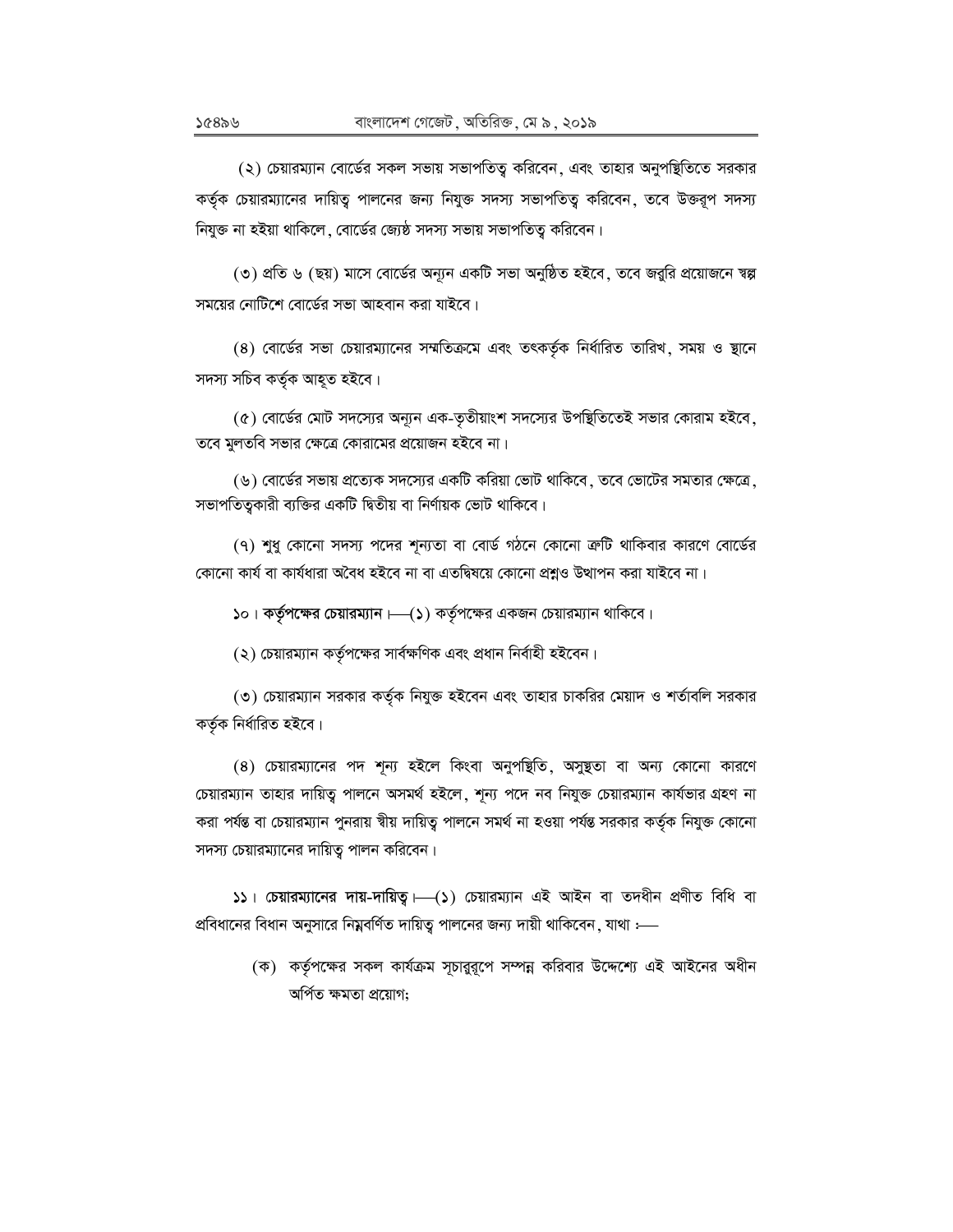(খ) কর্তৃপক্ষের দক্ষ ব্যবস্থাপনা ও পরিচালনার নিমিত্ত প্রয়োজনীয় সকল দায়িত্ব পালন;

- (গ) কর্তৃপক্ষের সকল কর্মচারী ও উহাদের কার্যক্রমের উপর নিয়ন্ত্রণ;
- (ঘ) কর্তৃপক্ষের পরিচালনা বোর্ডের সিদ্ধান্ত বাস্তবায়ন; এবং
- (ঙ) বোর্ড কর্তৃক, সময় সময়, তাহার উপর অর্পিত অন্যান্য দায়িত্ব পালন।

(২) চেয়ারম্যান তাহার অর্পিত দায়িত্ব পালন এবং ক্ষমতা প্রয়োগের ক্ষেত্রে সরকারের নিকট দায়ী থাকিবেন।

১২। কর্তৃপক্ষের রেজিস্ট্রার  $\longmapsto$ (১) কর্তৃপক্ষের একজন রেজিস্ট্রার থাকিবে, যিনি সরকারের উপসচিব বা সমমর্যাদাধারীদের মধ্য হইতে নিযুক্ত হইবেন।

(২) রেজিস্ট্রার কর্তৃপক্ষ কর্তৃক অর্পিত দায়িত্ব ও কার্য সম্পাদন করিবেন এবং তৎকর্তৃক সম্পাদিত কার্যক্রমের জন্য চেয়ারম্যানের নিকট দায়ী থাকিবেন।

১৩। কর্মচারী নিয়োগ  $\mapsto$ (১) কর্তৃপক্ষ উাহার কার্যাবলী সুষ্ঠুভাবে সম্পাদনের উদ্দেশ্যে সরকার কর্তৃক অনুমোদিত সাংগঠনিক কাঠামো অনুযায়ী এবং, সময় সময়, সরকার কর্তৃক প্রদত্ত সাধারণ ও বিশেষ নির্দেশনা অনুসরণপূর্বক প্রয়োজনীয় সংখ্যক কর্মচারী নিয়োগ করিতে পারিবে।

(২) কর্তৃপক্ষের কর্মচারীদের নিয়োগ ও চাকরির শর্তাদি প্রবিধান দ্বারা নির্ধারিত হইবে।

### তৃতীয় অধ্যায়

### উদ্ভিদের গণ ও প্রজাতি, জাত নিবন্ধন, সংরক্ষণ, ইত্যাদি

 $|98|$  উদ্ভিদের গণ ও প্রজাতি নির্ধারণ, ইত্যাদি। (১) এই আইনের উদ্দেশ্য পূরণকল্পে, কর্তৃপক্ষ, সরকারি গেজেটে প্রজ্ঞাপন দ্বারা, উদ্ভিদের গণ ও প্রজাতি নির্ধারণ করিতে পারিবে।

(২) কর্তৃপক্ষ, উপ-ধারা (১) এর অধীন নির্ধারিত উদ্ভিদের গণ ও প্রজাতি নিয়মিতভাবে হালনাগাদ করিয়া সংরক্ষণ এবং ওয়েব সাইটে প্রকাশের ব্যবস্থা গ্রহণ করিতে পারিবে।

ব্যাখ্যা H এই ধারার উদ্দেশ্য পূরণকল্পে 'উদ্ভিদের গণ (Plant genus)' বলিতে এমন উদ্ভিদ কৌলিসম্পদ বা উদ্ভিদের জাত বুঝাইবে যাহা কৃষি, খাদ্য, ঔষধি, পুষ্টি ও পরিবেশ রক্ষায় ব্যবহার উপযোগী এবং অর্থনৈতিকভাবে মূল্যবান।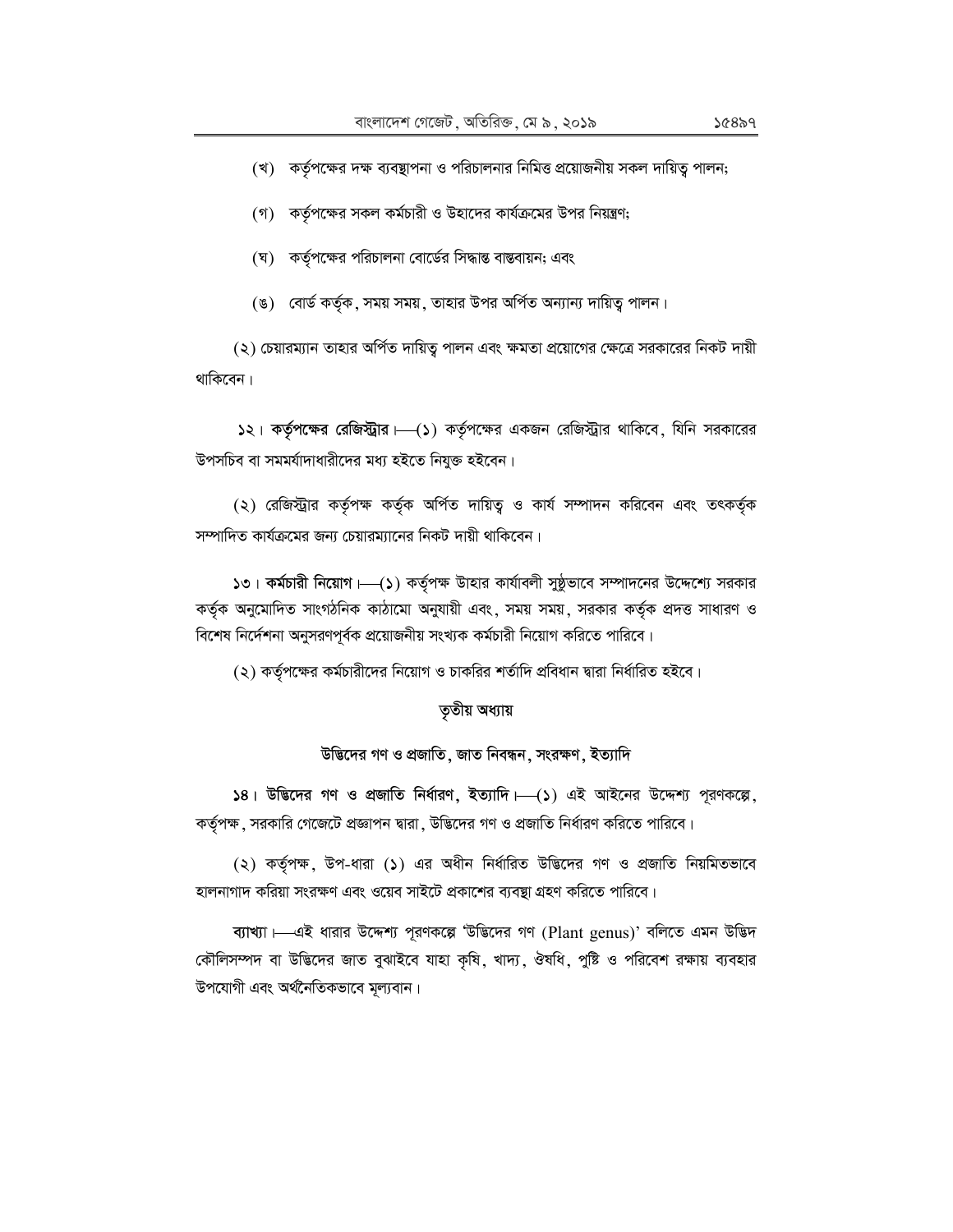১৫। উদ্ভিদের জাত সংরক্ষণ নিবন্ধন, ইত্যাদি। (১) এই আইনের উদ্দেশ্য পূরণকল্পে কোনো প্ৰজননবিদ কৰ্তৃক উদ্ভাবিত জাত অত্যাবশ্যকীয়ভাবে উদ্ভূত জাত বা কৃষকের জাত ও জিএমও সংরক্ষিত জাত হিসাবে নিবন্ধন করিতে হইবে।

(২) উপ-ধারা (১) এর অধীন সংরক্ষিত জাত হিসাবে নিবন্ধনের জন্য, বিধি দ্বারা নির্ধারিত পদ্ধতি ও ফরমে, কর্তৃপক্ষ বরাবরে আবেদন করিতে হইবে।

(৩) উপ-ধারা (২) এর অধীন আবেদনপত্রের সহিত বিধি দ্বারা নির্ধারিত ফি পরিশোধ করিতে হইবে এবং নির্ধারিত ফরমে সংশ্লিষ্ট সংরক্ষিত জাতের কারিগরি ও প্রজনন পদ্ধতির বিবরণ দাখিল করিতে হইবে।

(8) উপ-ধারা (২) এর অধীন দাখিলকৃত আবেদন যথাযথভাবে, বিধি দ্বারা নির্ধারিত পদ্ধতিতে, পরীক্ষা করিতে হইবে।

 $($ ৫) কর্তৃপক্ষ উপ-ধারা (8) এর অধীন দাখিলকৃত আবেদন পরীক্ষা করিবার পর যথাযথ বলিয়া বিবেচিত হইলে উদ্ভিদের সংরক্ষিত জাত হিসাবে নিবন্ধন সনদ প্রদান করিবে।

(৬) এই ধারার অধীন নিবন্ধিত সংরক্ষিত জাত প্রয়োজনীয় তথ্যসহ একটি নিবন্ধন বহিতে ম্যানুয়াল এবং ডিজিটাল উভয় পদ্ধতিতে সংরক্ষণ করিতে হইবে।

(৭) কোনো ব্যক্তি কোনো সংরক্ষিত জাত সম্পর্কে তথ্য সংগ্রহ করিতে চাহিলে তাহাকে কর্তৃপক্ষের রেজিস্ট্রার বরাবরে আবেদন করিতে হইবে এবং কর্তৃপক্ষ সংশ্লিষ্ট ব্যক্তির অনুকূলে উক্ত তথ্য প্রদান করিতে পারিবে।

(৮) কোনো প্ৰজননবিদ যদি উপ-ধারা (৬) এ উল্লিখিত নিবন্ধন বহিতে তাহার নামে নিবন্ধিত সংরক্ষিত জাতের তথ্য গোপন রাখিতে চাহেন, তাহা হইলে তাহাকে কর্তৃপক্ষের নিকট লিখিতভাবে অবহিত করিতে হইবে এবং কর্তৃপক্ষ, যুক্তিযুক্ত মনে করিলে, উহা গোপনীয় হিসাবে চিহ্নিত করিতে পারিবে।

(৯) উপ-ধারা (৬) এ যাহা কিছুই থাকুক না কেন, নিবন্ধন বহিতে সংরক্ষিত কোনো তথ্য উপ-ধারা (৮) এর অধীন গোপনীয় হিসাবে চিহ্নিত করা হইলে উক্ত তথ্য কোনো ব্যক্তির অনুকূলে সরবরাহ করা যাইবে না।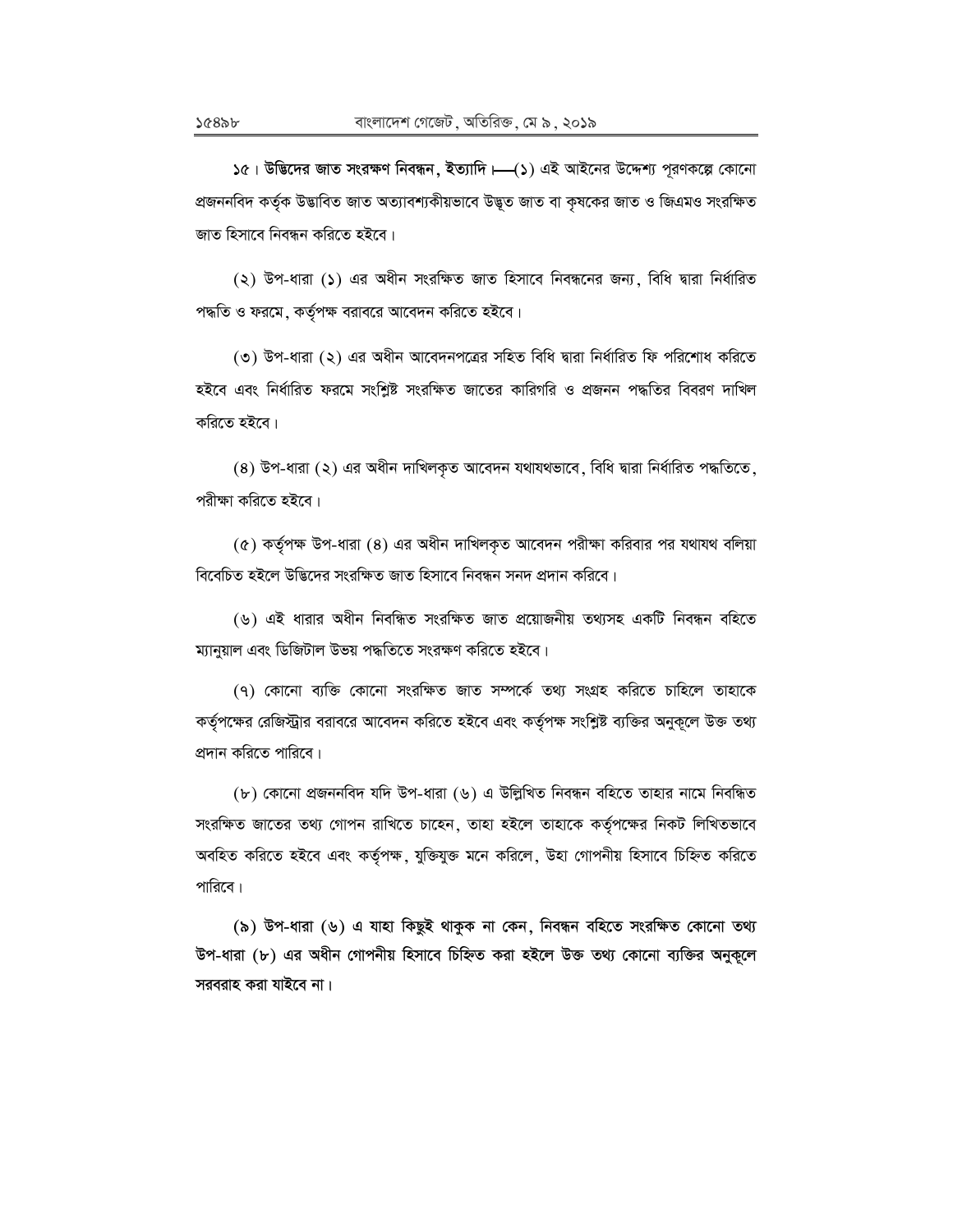(১০) এই ধারার অধীন সংরক্ষিত জাতের নিবন্ধনপ্রাপ্ত ব্যক্তি যে কোনো সময় কর্তৃপক্ষের বরাবর লিখিত আবেদনের মাধ্যমে তাঁহার নিবন্ধন প্রত্যাহার করিতে পারিবে।

১৬। নিবন্ধনের জন্য আবেদনকারীর যোগ্যতা, ইত্যাদি।—(১) নিম্নবর্ণিত ব্যক্তি ও প্রতিষ্ঠান উদ্ভিদের জাত সংরক্ষণের জন্য আবেদনের যোগ্য বলিয়া গণ্য হইবে, যথা :---

- (ক) বাংলাদেশি নাগরিক বা আইনানুগ ব্যক্তি বা প্রতিষ্ঠান;
- (খ) অন্য কোনো দেশের নাগরিক বা আইনানুগ ব্যক্তি বা এমন কোনো প্রতিষ্ঠান যাহার বাংলাদেশে কার্যালয় রহিয়াছে:
- (গ) বাংলাদেশের নাগরিক বা আইনানুগ ব্যক্তি যিনি বিদেশ বা বিদেশি সংস্থায় কর্মরত অবন্থায় বা অন্য কোনোরূপ সহযোগিতার মাধ্যমে কোনো উদ্ভিদের নৃতন জাত উদ্ভাবন করিয়াছেন, এবং উক্ত দেশ বা সংস্থার অনুমতি গ্রহণ করিয়া এই আইনের অধীন সংরক্ষণের জন্য আবেদন করিয়াছেন:
- (ঘ) বাংলাদেশের অংশীদারিত্ব রহিয়াছে এইরূপ আন্তর্জাতিক কনভেনশন বা চুক্তির অংশীদার দেশের নাগরিক বা প্রতিষ্ঠান:
- (ঙ) প্রজননবিদের ক্ষমতাপ্রাপ্ত প্রতিনিধি, উত্তরাধিকারী এবং প্রজননবিদ হিসাবে দাবিদার কোনো কৃষক বা কৃষক সমিতি; এবং
- (চ) রাষ্ট্রীয় অর্থে পরিচালিত কোনো প্রতিষ্ঠান বা ইনস্টিটিউট বা বিশ্ববিদ্যালয় বা কর্তৃপক্ষ।

(২) কোনো সংস্থার চাকরি বা চুক্তিতে নিয়োজিত কোনো কর্মচারী যদি কোনো উদ্ভিদের জাত প্রজনন করেন, তাহা হইলে চাকরির শর্ত বা সম্পাদিত চুক্তিতে ভিন্ন কোনোরূপ শর্ত না থাকিলে, সংশ্লিষ্ট সংস্থা প্রধান বা তৎকর্তৃক ক্ষমতাপ্রাপ্ত কর্মচারী বা নিয়োগকারী কর্তৃপক্ষ উহা সংরক্ষণের জন্য আবেদন করিতে পারিবেন।

(৩) যদি একাধিক প্রজননবিদ নূতন উদ্ভিদের জাত উদ্ভাবন করেন, তাহা হইলে তাহারা যৌথভাবে অথবা তাহাদের দ্বারা ক্ষমতাপ্রাপ্ত কোনো একজন প্রজননবিদ জাত সংরক্ষণের আবেদন দাখিল করিতে পারিবেন।

(8) যদি একাধিক প্রজননবিদ যৌথভাবে উদ্ভিদের নূতন জাত প্রজনন বা উদ্ভাবন করেন এবং যৌথভাবে উহার অধিকার সংরক্ষণ করিতে আগ্রহী হন, তাহা হইলে তাহাদের সকলের স্বাক্ষরে যৌথভাবে জাত সংরক্ষণের আবেদন দাখিল করিতে হইবে।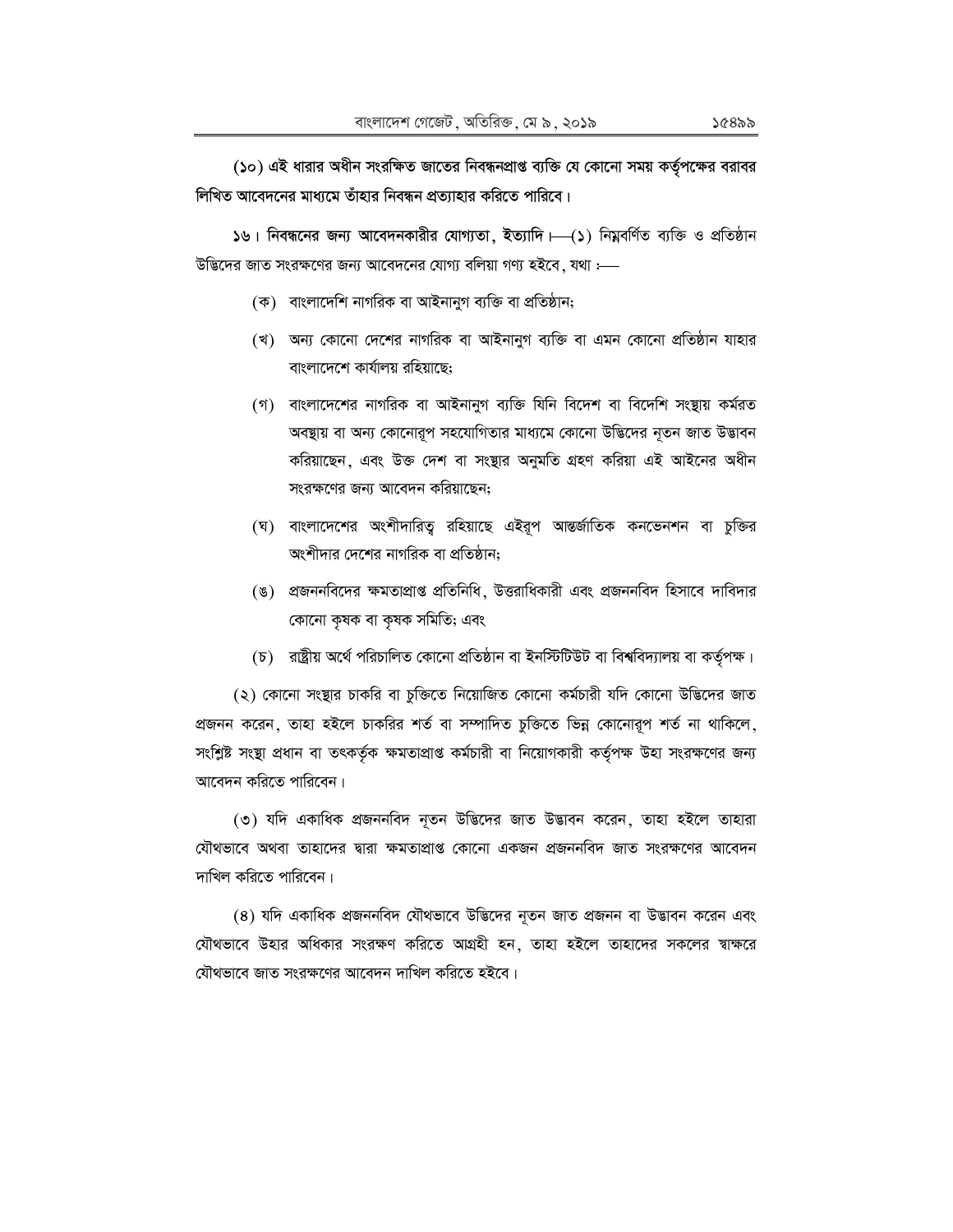১৭। নিবন্ধনের জন্য আবেদনকারীর অযোগ্যতা। এই আইনের উদ্দেশ্য পূরণকল্পে, কোনো ব্যক্তি জাত সংরক্ষণের নিবন্ধনের জন্য আবেদনের যোগ্য হইবেন না ়যদি তিনি—

- (ক) এই আইন বা বীজ আইন, ২০১৮ এর কোনো বিধান লঙ্ঘন করেন;
- (খ) তাহার আবেদনে নিম্নবর্ণিত তথ্য সরবরাহ বা, ক্ষেত্রমত, দাখিল করিতে ব্যর্থ হন, যথা $=$ 
	- (অ) আবেদনকৃত জাতটির প্রজননে কৃষকের জ্ঞান বা কৌলিসম্পদ ব্যবহারের প্রমাণ,
	- (আ) কৃষকের জ্ঞান বা কৌলিসম্পদ ব্যবহারে কৃষক বা কৃষক সমিতির নিকট হইতে প্রজনন অধিকারের কারণে প্রাপ্য সুবিধাদি সংক্রান্ত শর্তাবলি ও অনুমতির উল্লেখসহ কর্তৃপক্ষ কর্তৃক অনুমোদিত ফরমে চুক্তি, এবং
	- (ই) বাংলাদেশের বাহির হইতে সংগৃহীত কৌলিসম্পদের ক্ষেত্রে, উক্ত উপকরণাদি দেশের আইন অনুযায়ী সংগৃহীত এবং ইহা হইতে উদ্ভাবিত উদ্ভিদের জাত সংরক্ষণের জন্য আবেদনকারীর অনুকূলে আবেদনের অনুমতি;
- (গ) জীববৈচিত্র্য কনভেনশন বা খাদ্য ও কৃষির জন্য উদ্ভিদ কৌলিসম্পদ সংক্রান্ত আন্তর্জাতিক চুক্তির শর্ত অনুযায়ী অযোগ্য হন; এবং
- (ঘ) ভিঅক্সিরাইবোনিউক্লিক অ্যাসিড রেস্ট্রিকশন টেকনোলজি বা টারমিনেটর টেকনোলজি ব্যবহার করিয়া কোনো জাত উদ্ভাবন করেন।

ব্যাখ্যা।—এই ধারার উদ্দেশ্য পূরণকল্পে 'টার্মিনেটর টেকনোলজি অথবা ডিঅক্সিরাইবোনিউক্লিক অ্যাসিড রেস্ট্রিকশন টেকনোলজি' অর্থ জাতের কৌলিক পরিবর্তন যাহার দ্বারা বীজের অজ্জুরোদ্গম ক্ষমতা পরবর্তী বৎসরে বাধাগ্রন্ত হইয়া থাকে।

 $5b$ । আবেদনের অগ্রগণ্যতা  $\mapsto$  ( $5$ ) ধারা ১৬ এর উপ-ধারা ( $5$ ) এর দফা (খ), (গ) ও (ঘ) এ উল্লিখিত কোনো প্রজননবিদ অন্য কোনো দেশে আবেদন দাখিল করিলে, সংশ্লিষ্ট জাতটি সংরক্ষণের জন্য এই আইনের অধীন আবেদন দাখিলের সময়সীমা গণনার ক্ষেত্রে ১২ (বার) মাসের অগ্রগণ্যতা পাইবেন।

(২) উপ-ধারা (১) এর অধীন অগ্রগণ্যতা প্রাপ্তির লক্ষ্যে প্রজননবিদকে প্রথম আবেদনে উল্লিখিত দেশ ও আবেদন দাখিলের তারিখ সুনির্দিষ্টভাবে পরবর্তী আবেদনে উল্লেখ করিতে হইবে।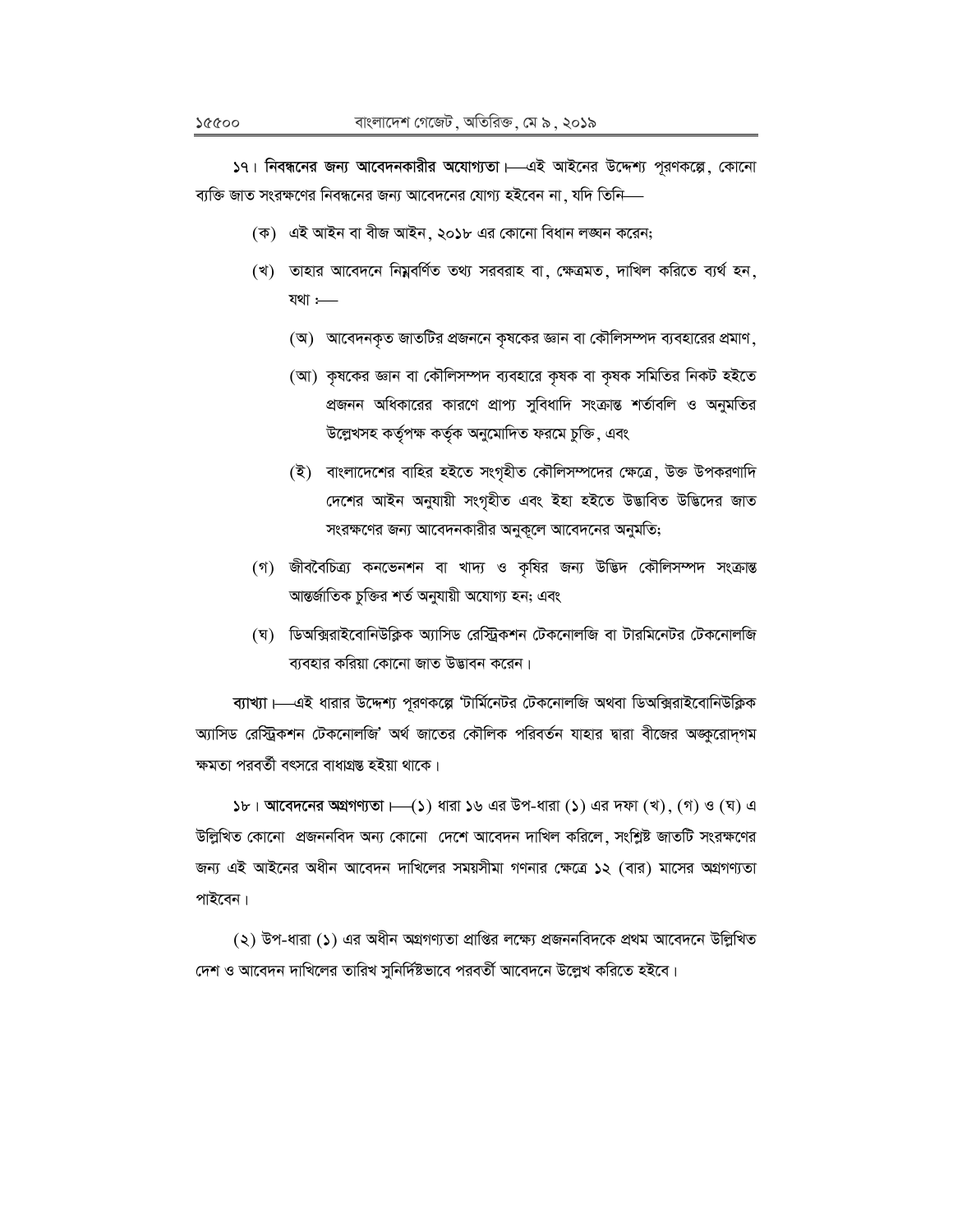(৩) এই ধারার অধীন মেয়াদ গণনার ক্ষেত্রে প্রথম আবেদন দাখিলের তারিখ হইতে গণনা শুর করিতে হইবে।

১৯। উদ্ভিদের জাত সংরক্ষণের শর্তাবলি, ইত্যাদি।—(১) নিম্নবর্ণিত বৈশিষ্ট্যসমূহ বিদ্যমান থাকিলে কোনো উদ্ভিদের জাত সংরক্ষণ করা যাইবে, যথা :----

- $(\overline{\Phi})$  নৃতনত্ব (Novelty);
- $($ খ) সুম্পষ্ট ম্বাতন্ত্ৰ্য (Distinctness);
- (গ) সমরূপতা (Uniformity); এবং
- $($ ঘ) ছায়িত্ব (Stability) ।

(২) উপ-ধারা (১) এর দফা (ক) এ উল্লিখিত নূতনত্ব বলিতে এই আইনের অধীন সংরক্ষিত জাত নিবন্ধনের জন্য বাংলাদেশের অভ্যন্তরে আবেদন দাখিলের পূর্ববর্তী ১ (এক) বৎসর বা বাংলাদেশের বাহিরে আবেদন দাখিলের পূর্ববর্তী ৪ (চার) বৎসর, বা বৃক্ষ ও লতাজাতীয় উদ্ভিদের ক্ষেত্রে আবেদন দাখিলের পূর্ববর্তী ৬ (ছয়) বৎসরের পূর্বে উদ্ভাবিত জাতকে বুঝাইবে যাহার বীজ বা ফসল বিক্রয় বা হস্তান্তর করা হয় নাই।

(৩) কোনো সংরক্ষিত জাত অন্যের নিকট বিক্রয় বা হস্তান্তরের ফলে নূতনত্ব ক্ষুণ্ণ হইবে না, যদি—

(ক) প্রজননবিদ নিজেই বা তাঁহার উত্তরসূরির পক্ষে কোনো ব্যক্তির সংশ্লিষ্ট জাতের বীজ উৎপাদনের অধিকার বিদ্যমান থাকে :

তবে শর্ত থাকে যে, এইরূপ ক্ষেত্রে উৎপন্ন সামগ্রী প্রজননবিদ বা তাঁহার উত্তরসূরির নিকট প্রত্যর্পিত হইবে; এবং

- (খ) জীব নিরাপত্তা প্রতিষ্ঠা বা পরীক্ষা বা ব্যবসায় অনুপ্রবেশের জন্য জাতটি সরকারি তালিকাভুক্ত হয় এবং সংবিধি বা প্রশাসনিক বাধ্যবাধকতা পূরণের অংশ হইয়া থাকে।
- $(8)$  এই ধারার উদ্দেশ্য পূরণকল্পে, উপ-ধারা  $(5)$  এর –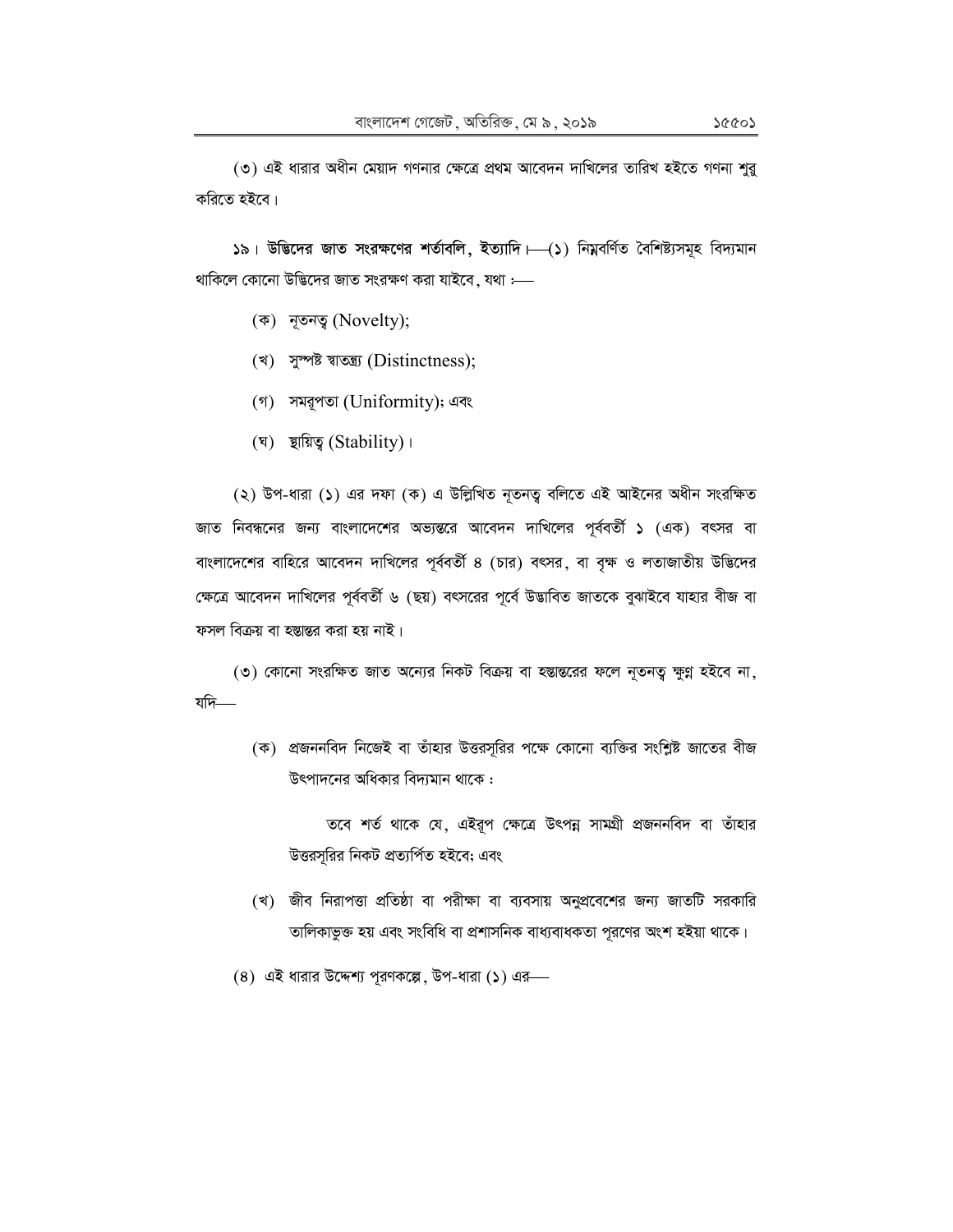- (অ) দফা (খ) এ উল্লিখিত সুম্পষ্ট শ্বাতন্ত্ৰ্য বলিতে জাত সংরক্ষণ নিবন্ধন আবেদন দাখিলের সময় বিদ্যমান অপরাপর জাত হইতে সুস্পষ্টভাবে পৃথক করা যায় এইরূপ জাতকে বুঝাইবে;
- (আ) দফা (গ) এ উল্লিখিত সমরূপতা বলিতে উদ্ভিদের জাতের বৈশিষ্টসমূহে পর্যাপ্তভাবে সাদৃশ্য রহিয়াছে এইরূপ বৈশিষ্ট্য সম্পন্ন জাতকে বুঝাইবে :

তবে শর্ত থাকে যে, নির্দিষ্ট কোনো বংশ বিস্তার পদ্ধতির ক্ষেত্রে বৈচিত্র্য প্ৰতীয়মান হইলেও এই বৈচিত্ৰ্য জাতীয় বীজ বোৰ্ড কৰ্তৃক অনুমোদিত গ্ৰহণযোগ্য সীমার মধ্যে থাকিবে; এবং

(ই) দফা (ঘ) এ উল্লিখিত ছায়িত্ব বলিতে পুনঃপুনঃ বা বংশবিস্তার বা নির্দিষ্ট বংশবিস্তার চক্রের শেষ ধাপে যেসকল জাতের মূল বৈশিষ্ট্যসমূহ অপরিবর্তিত থাকে, সেই জাতকে বুঝাইবে।

(৫) যদি কোনো প্রজননবিদ তৎকর্তৃক উদ্ভাবিত কোনো জাত অন্য কোনো দেশে নিবন্ধনের জন্য আবেদন করেন, তাহা হইলে উক্ত আবেদনের তারিখ হইতে উক্ত জাতটি জ্ঞাত জাত বলিয়া গণ্য হইবে।

২০। সংরক্ষিত জাতের নামকরণ, ইত্যাদি।—(১) প্রতিটি সংরক্ষিত জাত একটি গোষ্ঠীগত নাম দ্বারা চিহ্নিত হইবে।

(২) সংরক্ষিত জাত কোনো নামে নিবন্ধিত হইলে উহা ষ্থায়ী নাম হিসাবে গণ্য হইবে এবং উক্ত জাত নিবন্ধনের মেয়াদ উত্তীর্ণ হইলেও উক্ত নাম কার্যকর থাকিবে।

(৩) এই ধারার অধীন কোনো জাতের নামকরণে সুনির্দিষ্টভাবে জাতের বৈশিষ্ট্য, মূল্য বা পরিচিতি বা প্রজননবিদের পরিচিতির উল্লেখ থাকিতে হইবে।

(8) একই উদ্ভিদের প্রজাতি বা ঘনিষ্ঠ সম্পর্কিত প্রজাতির বিদ্যমান কোনো জাতের নামকরণ হইতে উহা ভিন্নতর হইতে হইবে।

 $(c)$  কোনো প্রজননবিদ কর্তৃক প্রস্তাবিত নামকরণ উপ-ধারা  $(c)$  এর শর্তপূরণ না করিলে, কর্তৃপক্ষ নির্ধারিত সময়ের মধ্যে প্রজননবিদকে ভিন্ন নাম প্রস্তাব করিতে নির্দেশ প্রদান করিবে এবং উক্ত প্রস্তাব অনুমোদিত হইলে কর্তৃপক্ষ উক্ত নামে জাতটিকে নিবন্ধনভুক্ত করিতে পারিবে।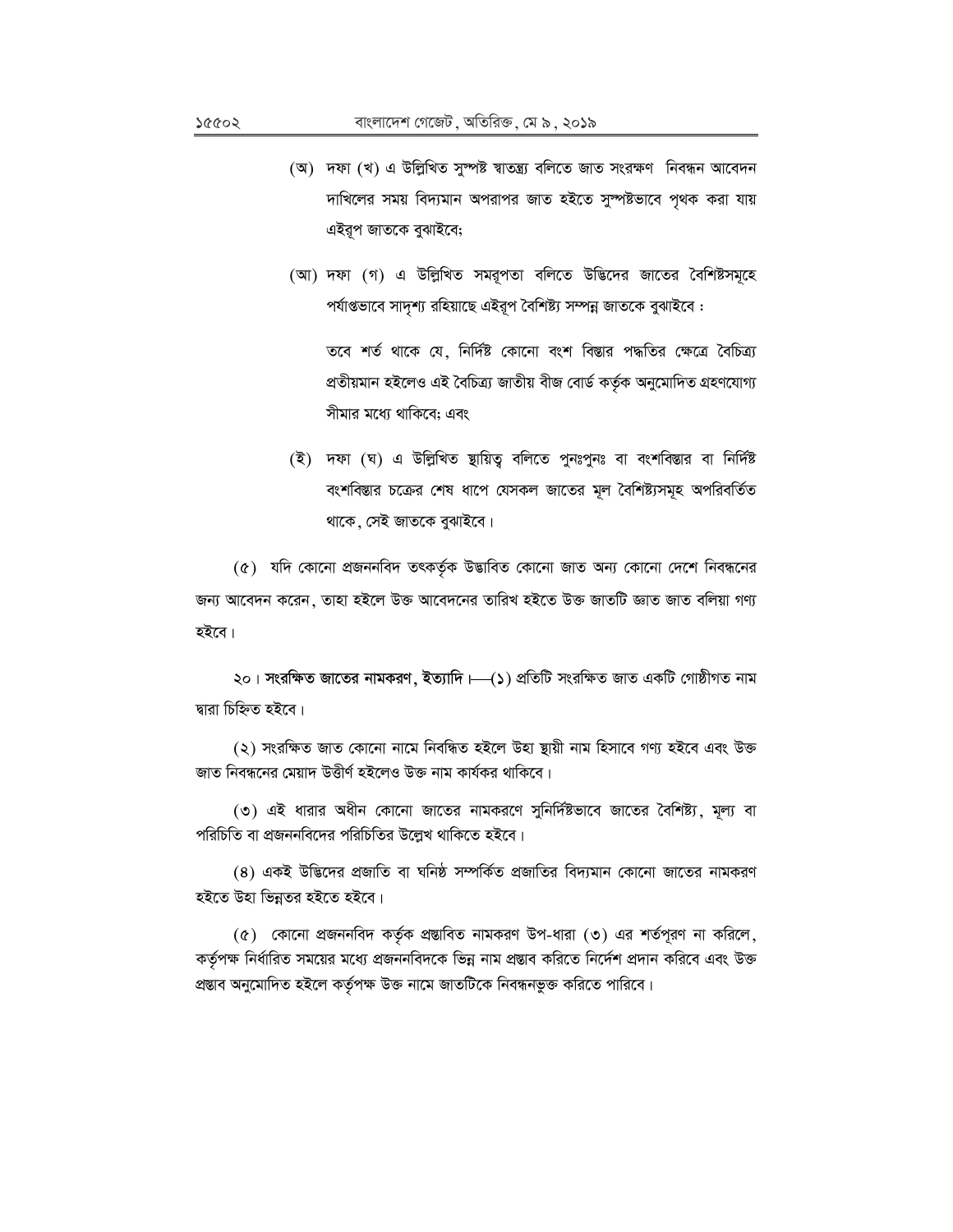(৭) কর্তৃপক্ষের নিকট সংরক্ষিত জাতের নাম নিবন্ধনের আবেদনটি প্রাথমিকভাবে সঠিক ও গ্রহণযোগ্য বলিয়া প্রতীয়মান হইলে, কর্তৃপক্ষ উক্ত নামের বিষয়ে কাহারও কোনা আপত্তি রহিয়াছে কিনা উহা অবহিত করিবার জন্য সরকারি গেজেট, ইলেকট্রনিক গেজেট (যদি থাকে), ওয়েব সাইট এবং বহুল প্রচারিত একটি বাংলা ও একটি ইংরেজি জাতীয় দৈনিক পত্রিকায় বিজ্ঞপ্তি প্রকাশের মাধ্যমে উহার প্রাক্-প্রকাশ করিবে।

(৮) উপ-ধারা (৭) এর বিধান অনুযায়ী প্রাক্-প্রকাশিত নাম নিবন্ধনের বিষয়ে কাহারও কোনো আপত্তি বা পরামর্শ থাকিলে উহা প্রাক্-প্রকাশের অনধিক ৬০ (ষাট) দিনের মধ্যে লিখিতভাবে, প্রয়োজনীয় কাগজপত্রসহ, কর্তৃপক্ষের নিকট প্রেরণ করিতে হইবে।

(৯) কর্তৃপক্ষ, উপ-ধারা (৮) এর অধীন প্রাপ্ত আপত্তি বা পরামর্শ বিবেচনা করিয়া যথাশীঘ্র সম্ভব সংশোধনসহ বা সংশোধন ব্যতিরেকে উহা অনুমোদন করিবে এবং সরকারি গেজেটে উহার চূড়ান্ত প্রকাশ করিবে।

(১০) এই ধারা অধীন নামকরণের প্রস্তাব গৃহীত হইবার পর যদি দেখা যায় যে, আবেদনকারী কোনো তথ্য গোপন করিয়াছেন এবং কোনো কৃষকের জাতের নাম অবৈধভাবে ব্যবহার ও প্রস্তাব করিয়াছেন, তাহা হইলে কর্তৃপক্ষ তাৎক্ষণিকভাবে উক্ত নামকরণ বাতিল করিতে পারিবে।

#### চতুৰ্থ অধ্যায়

# প্রজননবিদের অধিকার, মেয়াদ, কৃষক অধিকার, ইত্যাদি

২১। প্রজননবিদের অধিকার, ইত্যাদি। (১) এই আইনের বিধান অনুযায়ী সংরক্ষিত জাত ব্যবহারের জন্য নিম্নবর্ণিত ক্ষেত্রসমূহে সংশ্লিষ্ট প্রজননবিদের অনুমোদন গ্রহণ করিতে হইবে, যথা:--

- (ক) উৎপাদন ও পুনরোৎপাদন;
- (খ) বংশ বিস্তারের লক্ষ্যে যথোপযুক্ত অবস্থায় আনয়ন বা ব্যবহার;
- (গ) বিক্রয়ের জন্য প্রদর্শন ও প্রস্তাব;
- (ঘ) বিক্রয় বা অন্যভাবে বিপণন ;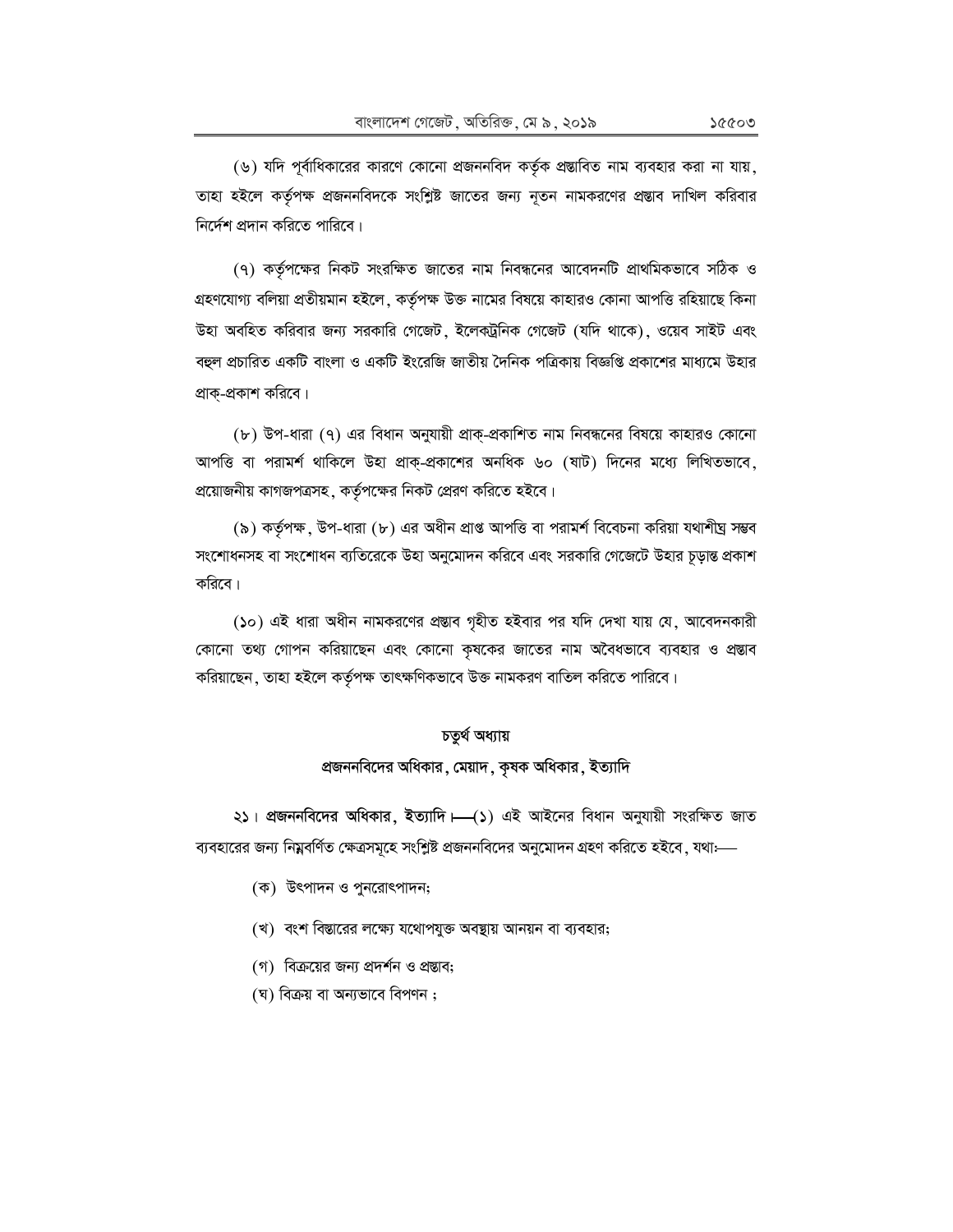- (ঙ) আমদানি বা রপ্তানি; এবং
- (চ) দফা (ক) হইতে (ঙ) এ উল্লিখিত যে কোনো একটি উদ্দেশ্যে মজুদকরণ।

(২) এই আইন বা তদধীন প্রণীত বিধি বা প্রবিধানের সহিত অসামঞ্জস্যপূর্ণ না হওয়া সাপেক্ষে এবং নিবন্ধন সনদে উল্লিখিত শর্ত সাপেক্ষে, কোনো প্রজননবিদ উপ-ধারা (১) এ উল্লিখিত অনুমোদনের ক্ষমতা অন্য কোনো ব্যক্তি বা প্রতিষ্ঠানের নিকট অর্পণ করিতে পারিবে।

(৩) কোনো প্রজননবিদের সংরক্ষিত জাত এক বা একাধিকবার ব্যবহার করিয়া যদি কোনো ব্যক্তি উক্ত জাতের মৌলিক বিশিষ্ট্যসমূহ অক্ষুণ্ণ রাখিয়া এক বা একাধিক নূতন জাত উদ্ভাবন করেন, তাহা হইলে মূল সংরক্ষিত জাতের উদ্ভাবক প্রজননবিদের অধিকার বহাল থাকিবে।

- $(8)$  উপ-ধারা  $(5)$  এ যাহা কিছুই থাকুক না কেন, একজন ব্যক্তি—
	- (ক) পরবর্তী মৌসুমে কৃষি উৎপাদনের জন্য তাহার উৎপাদিত কোনো সংরক্ষিত জাতের বীজ সংরক্ষণ ; বা
	- (খ) দফা (ক) এ উল্লিখিত সংরক্ষিত বীজ নিজের প্রয়োজনে বা অন্য কোনো কৃষকের সহিত তাহার নিজের ব্যবহারের জন্য অন্য কোনো বীজ বিনিময়ের মাধ্যমে ব্যবহার ; বা
	- (গ) গবেষণা ও পরীক্ষার প্রয়োজনে সংরক্ষিত জাতের ব্যবহার ; বা
	- (ঘ) নূতন কোনো জাত উদ্ভাবনের উদ্দেশ্যে প্রাথমিক উৎস হিসাবে সংরক্ষিত জাতের ব্যবহার করিতে পারিবেন।

(৫) কর্তৃপক্ষ, জনম্বার্থে সংরক্ষিত জাত ব্যবহারের ক্ষেত্রে এই আইনের বিধান অনুযায়ী প্রজননবিদের অধিকার, নিম্নবর্ণিত ক্ষেত্রসমূহে, সীমিত করিতে পারিবে, যথা:—

- (ক) রোগ প্রতিরোধ;
- (খ) পরিবেশ ও জীববৈচিত্র্য সংরক্ষণ;
- (গ) একতরফা বাণিজ্যের অপব্যবহার রোধ অর্থাৎ যদি সংরক্ষিত জাতের বীজের সরবরাহ চাহিদার তুলনায় উদ্দেশ্যমূলকভাবে অপর্যাপ্ত রাখিয়া বাজারে বীজের দাম বৃদ্ধি করা হয়, বা যদি নূতন উদ্ভিদের জাতটি নিবন্ধন প্রদানের ৩ (তিন) বৎসরের মধ্যে বাজারজাত করা না হয়;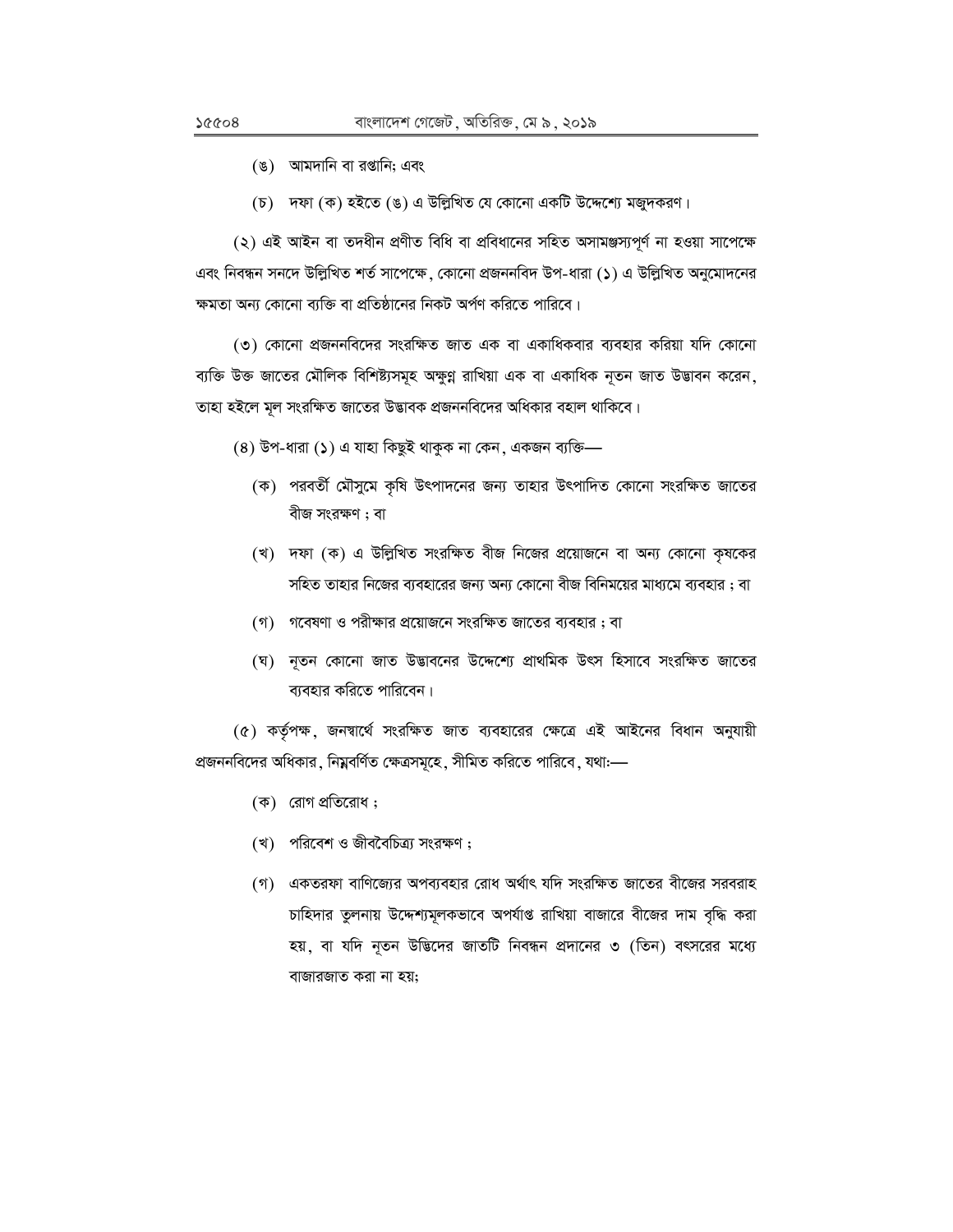- (ঘ) রাষ্ট্রীয় শৃঙ্খলা সংক্রান্ত কোনো সংকটপূর্ণ পরিষ্থিতি; এবং
- (ঙ) কর্তৃপক্ষ বা সরকারের বিবেচনায় অন্য যে কোনো জনকল্যাণমূলক প্রয়োজনে।

(৬) কর্তৃপক্ষ, সরকারের অনুমোদনক্রমে, জিএমও জাতের উৎপাদন, বিক্রয়, বিতরণ, আমদানি বা ব্যবহারে প্রজননবিদের অধিকার, সরকারি গেজেটে প্রজ্ঞাপন দ্বারা, সীমিত বা, ক্ষেত্রমত, নিষিদ্ধ করিতে পারিবে।

(৭) কর্তৃপক্ষ, উপ-ধারা (৫) এর দফা (গ) ও (ঘ) এ উল্লিখিত পরিষ্থিতি মোকাবিলা করিবার উদ্দেশ্যে, সংশ্লিষ্ট প্রজননবিদকে যুক্তিসজাত শুনানির সুযোগ প্রদান করিয়া তাহার অধিকার সীমিত করিতে পারিবে এবং সংরক্ষিত জাতের উৎপাদন, বিক্রয়, বিতরণ, আমদানি বা ব্যবহারের জন্য অন্য কোনো এক বা একাধিক ব্যক্তি বা প্রতিষ্ঠানকে, উপ-ধারা (৮) এ উল্লিখিত শর্ত সাপেক্ষে, অনুমতি প্রদান করিতে পারিবে।

(৮) উপ-ধারা (৭) এর অধীন অনুমতি প্রদানের সময় সংরক্ষিত জাত নিবন্ধনের পর অন্যুন ৩ (তিন) বৎসর বহাল থাকিবে এবং সংশ্লিষ্ট প্রজননবিদের জন্য যথাযথ পারিতোষিক ধার্য করিতে হইবে।

(৯) যে পরিষ্থিতির কারণে কর্তৃপক্ষ উপ-ধারা (৭) এ উল্লিখিত অনুমতি প্রদান করিয়াছিলেন সেইরূপ পরিষ্থিতি বিদ্যমান না থাকিলে কর্তৃপক্ষ উক্ত অনুমতি বাতিল করিতে পারিবে।

(১০) উপ-ধারা (৯) এর অধীন অনুমতি প্রত্যাহার বা বাতিল করা হইলে সংশ্লিষ্ট ব্যক্তি বা প্রতিষ্ঠান সংরক্ষিত জাতের উৎপাদন, বিক্রয়, বিতরণ, আমদানি বা ব্যবহার করিতে পারিবেন না।

২২। প্রজননবিদের অধিকারের মেয়াদ , অধিকার ষ্থগিত , বাতিল , ইত্যাদি।—(১) ধারা ২১ এর উপ-ধারা (১) অনুযায়ী সংরক্ষিত জাত ব্যবহারের জন্য সংশ্লিষ্ট প্রজননবিদের অনুমোদন গ্রহণের মেয়াদ হইবে নিম্নরূপ, যথা:—

- (ক) ফলদ বৃক্ষ, অন্যান্য বৃক্ষ প্রজাতি এবং বহুবর্ষী লতানো প্রজাতির ক্ষেত্রে ১৬ (ষোল) বৎসর; এবং
- (খ) অন্য সকল উদ্ভিদ প্রজাতির ক্ষেত্রে ১৪ ( চৌদ্দ) বৎসর।

(২) উপ-ধারা (১) এ উল্লিখিত মেয়াদ গণনার ক্ষেত্রে সংরক্ষিত জাত নিবন্ধনের আবেদন দাখিল করিবার তারিখ বা ধারা ১৮ এ উল্লিখিত অগ্রগণ্যতা প্রাপ্তির তারিখের মধ্যে যেইটি সর্বাগ্রে হয় সেই তারিখ হইতে গণনা আরম্ভ করিতে হইবে।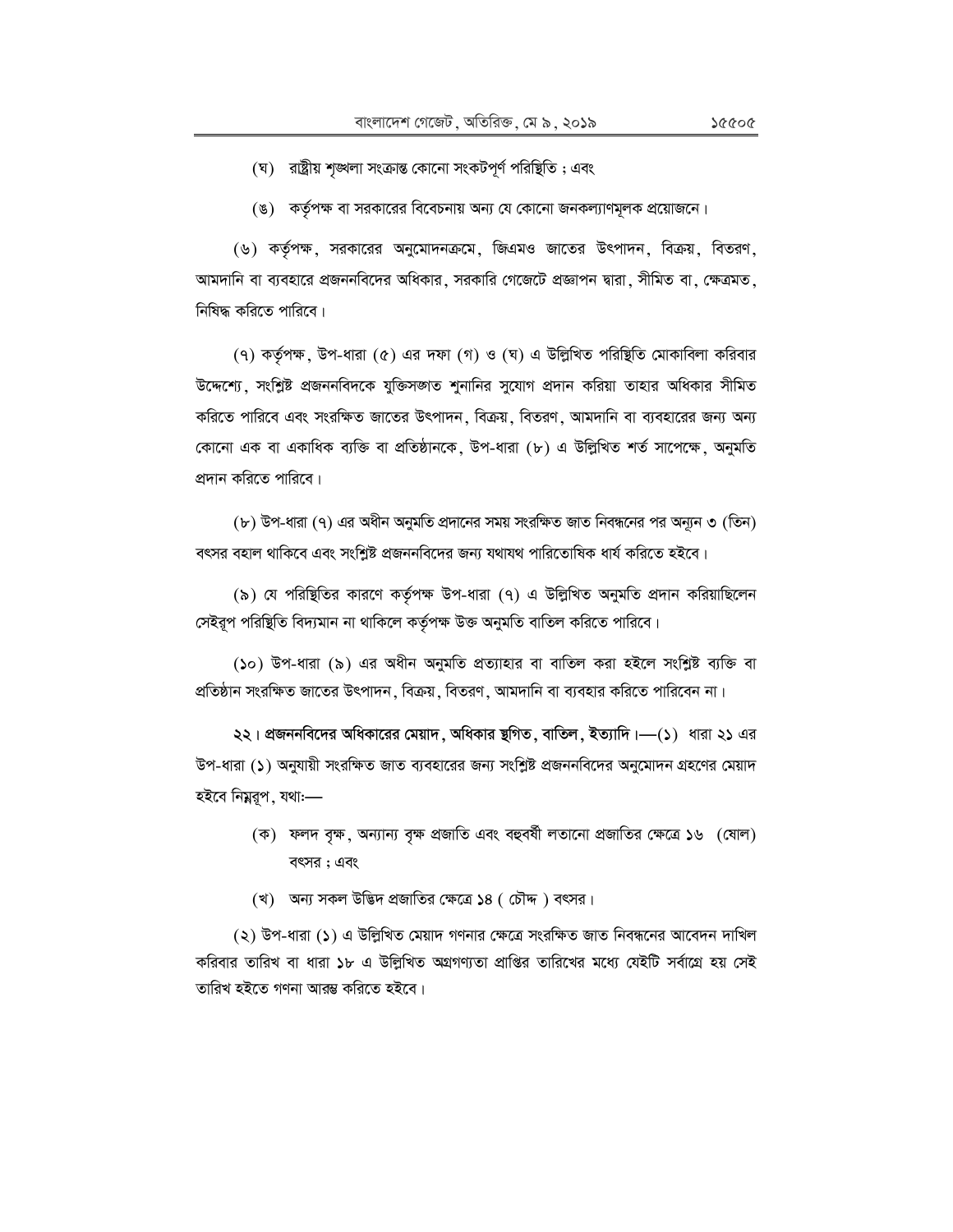(৩) কর্তৃপক্ষ নিম্নবর্ণিত ক্ষেত্র বা কারণে এই আইনের অধীন প্রদত্ত প্রজননবিদের অধিকার ষ্থগিত বা বাতিল ঘোষণা করিতে পারিবে, যথা:-

- (ক) নিবন্ধন সনদ প্রদানের সময় জাতটির নৃতনতু বা সুস্পষ্ট শ্বাতন্ত্র্য ছিল না;
- (খ) উদ্ভিদের জাতটির সমরূপতার গ্রহণযোগ্য সীমা বা স্থায়িত্ব না থাকা;
- (গ) প্রজননবিদ উদ্ভিদের জাতটির রক্ষণাবেক্ষণ যাচাইয়ের জন্য কর্তৃপক্ষ কর্তৃক নির্ধারিত সময়ের মধ্যে প্রয়োজনীয় তথ্য ও উপকরণাদি সরবরাহ না করিলে;
- (ঘ) প্রজননবিদ তাঁহার অধিকার বলবৎ রাখিবার জন্য প্রয়োজনীয় নিবন্ধন 'ফি' নির্ধারিত সময়ের মধ্যে পরিশোধে ব্যর্থ হইলে:
- (ঙ) নিবন্ধন প্রদানের পর কোনো উদ্ভিদের জাতের নাম বাতিল করা হইলে এবং প্রজননবিধ নির্ধারিত সময়ের মধ্যে অন্য কোনো উপযুক্ত নাম প্রস্তাব না করিলে;
- (চ) প্রজননবিদ কোনো জাতের সহিত সংশ্লিষ্ট ক্ষতিপূরণ নির্ধারিত সময়ে পরিশোধ না করিলে; এবং
- (ছ) সংরক্ষিত জাতের নিবন্ধন সনদটি যাহাকে প্রদান করিবার কথা, তাহার পরিবর্তে অন্য কোনো ব্যক্তিকে প্রদান করা হইয়া থাকিলে, যদি সনদটি যথাযথ ব্যক্তির নিকট হস্তান্তর করা না হইয়া থাকিলে।

(8) কর্তৃপক্ষ, উপ-ধারা (৩) এর অধীন একজন প্রজননবিদের অধিকার ছগিত বা বাতিল করিবার পূর্বে উহার কারণ উল্লেখপূর্বক তাঁহাকে নোটিশ প্রদান করিবে এবং নোটিশে উল্লিখিত সময়সীমার মধ্যে তদ্কর্তৃক সম্পাদিত কার্যক্রম সম্পর্কে প্রতিবেদন দাখিলের নির্দেশ প্রদান করিতে পারিবে।

(৫) কর্তৃপক্ষ উপ-ধারা (৪) এর অধীন দাখিলকৃত প্রতিবেদন বিশ্লেষণ করিবে এবং প্রজননবিদের অধিকার ষ্থগিত বা বাতিলের বিষয়ে যথোপোযুক্ত সিদ্ধান্ত গ্রহণ করিবে এবং উক্ত সিদ্ধান্ত চূড়ান্ত বলিয়া গণ্য হইবে।

(৬) উপ-ধারা (৫) এর বিধান অনুযায়ী প্রজননবিদের অধিকার বাতিল করা হইলে তিনি এই আইনের অধীন কোনো অধিকার দাবি করিতে পারিবেন না।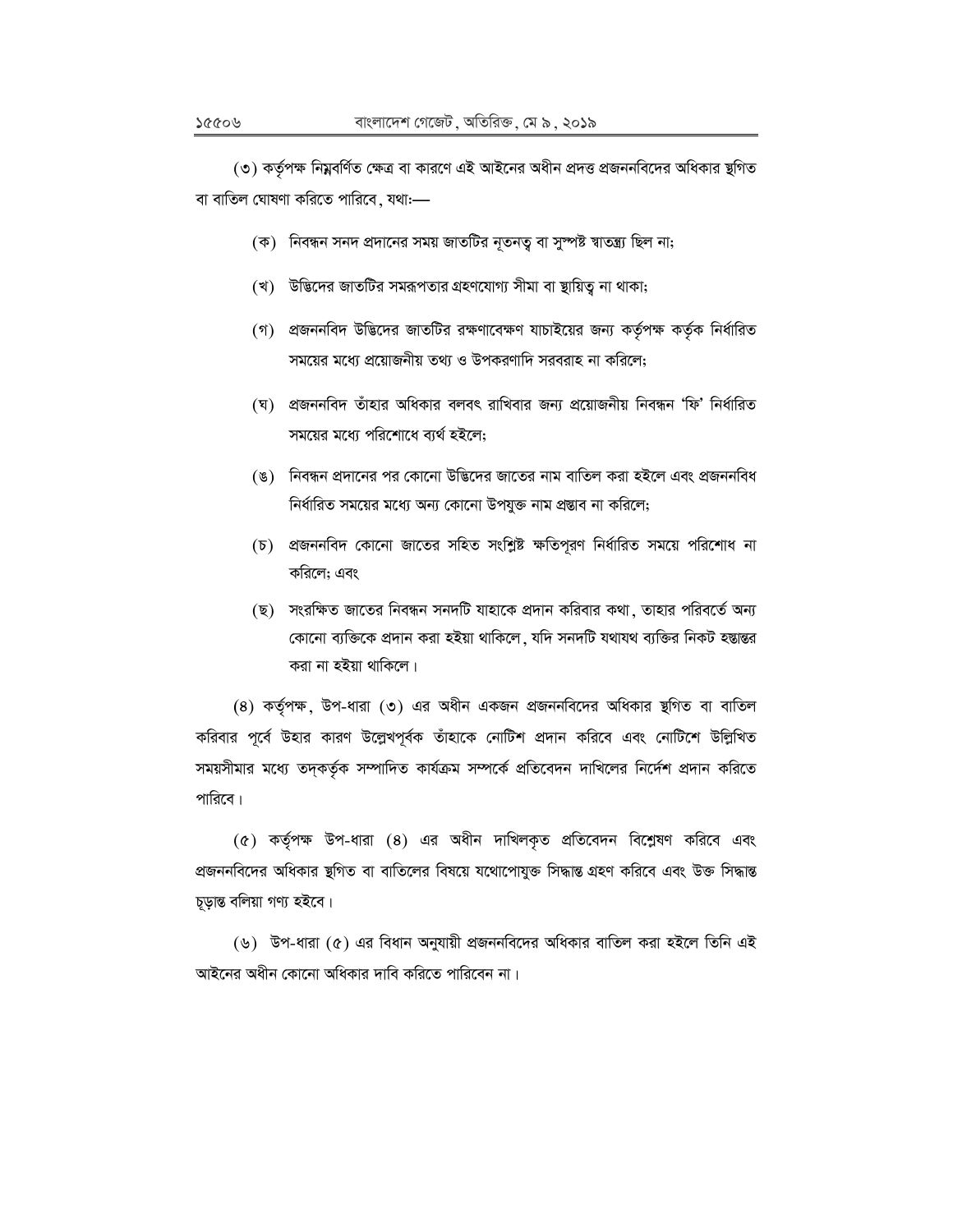(৭) উপ-ধারা (১) এ উল্লিখিত মেয়াদ উত্তীর্ণ হইবার পরও সংশ্লিষ্ট সংরক্ষিত জাতটির নাম পরিবর্তন না করিয়া উৎপাদন, পুনরুৎপাদন, সংরক্ষণ, ব্যবহার, পুনঃব্যবহার, বিনিময় বা বিক্রয় করা যাইবে।

(৮) এই আইনের বিধান অনুযায়ী কোনো প্রজননবিদের সহিত কোনো ব্যক্তির আইনসংগত স্বার্থ বিদ্যমান থাকিলে তিনি সংশ্লিষ্ট প্রজননবিদের একক বা নিরষ্কুশ অধিকার অকার্যকর বা বাতিল ঘোষণার জন্য কর্তৃপক্ষের নিকট আবেদন করিতে পারিবেন।

২৩। কৃষক অধিকার। (১) কর্তৃপক্ষ, কৃষকের নিম্নরূপ অধিকারসমূহ রক্ষা এবং কার্যকর করিবে, যথা  $\longleftarrow$ 

- (ক) কৃষক কর্তৃক নূতন উদ্ভাবিত জাত নিবন্ধন ও সংরক্ষণের আবেদন দাখিল ও সংরক্ষণের অধিকার:
- (খ) সংরক্ষিত জাতের উপর এই আইনে প্রদত্ত অধিকার;
- (গ) কোনো আদিজাতের কৌলিসম্পদ সংরক্ষণ ও উন্নয়নের সহিত সংশ্লিষ্ট কোনো কৃষক বা কৃষক সমিতি তহবিল হইতে নিৰ্ধারিত পদ্ধতিতে শ্বীকৃতি সনদ বা আৰ্থিক সহায়তা বা পুরষ্কার প্রাপ্তির অধিকার।
- (ঘ) খাদ্য, কৃষি ও চিকিৎসা ক্ষেত্রে ব্যবহৃত উদ্ভিদ কৌলিসম্পদ সম্পর্কিত চিরায়ত জ্ঞান সংরক্ষণে কৃষক ও কৃষক সমিতির স্বীকৃতি প্রাপ্তির অধিকার;
- (ঙ) প্রজননবিদ কর্তৃক কোনো জাত উন্নয়নে কৃষকের সংরক্ষিত জাতের কৌলিসম্পদ ব্যবহৃত হইলে উহা হইতে উদ্ভূত সুবিধা প্ৰাপ্তির অধিকার;
- (চ) উদ্ভিদ কৌলিসম্পদ সংরক্ষণ এবং ইহার টেকসই ব্যবহার সম্পর্কিত বিষয়ে সিদ্ধান্ত গ্রহণে অংশগ্রহণের অধিকার; এবং
- (ছ) কৃষক সম্প্রদায় কর্তৃক চিরায়তভাবে ব্যবহৃত উদ্ভিদের জাতসমূহের কোনোটির নাম যদি সরকারি বা বেসরকারি প্রজননবিদ কর্তৃক নিজ নামে সংরক্ষিত জাত হিসাবে নিবন্ধন করেন, তাহা হইলে কর্তৃপক্ষ উহা বাতিল করিতে পারিবে।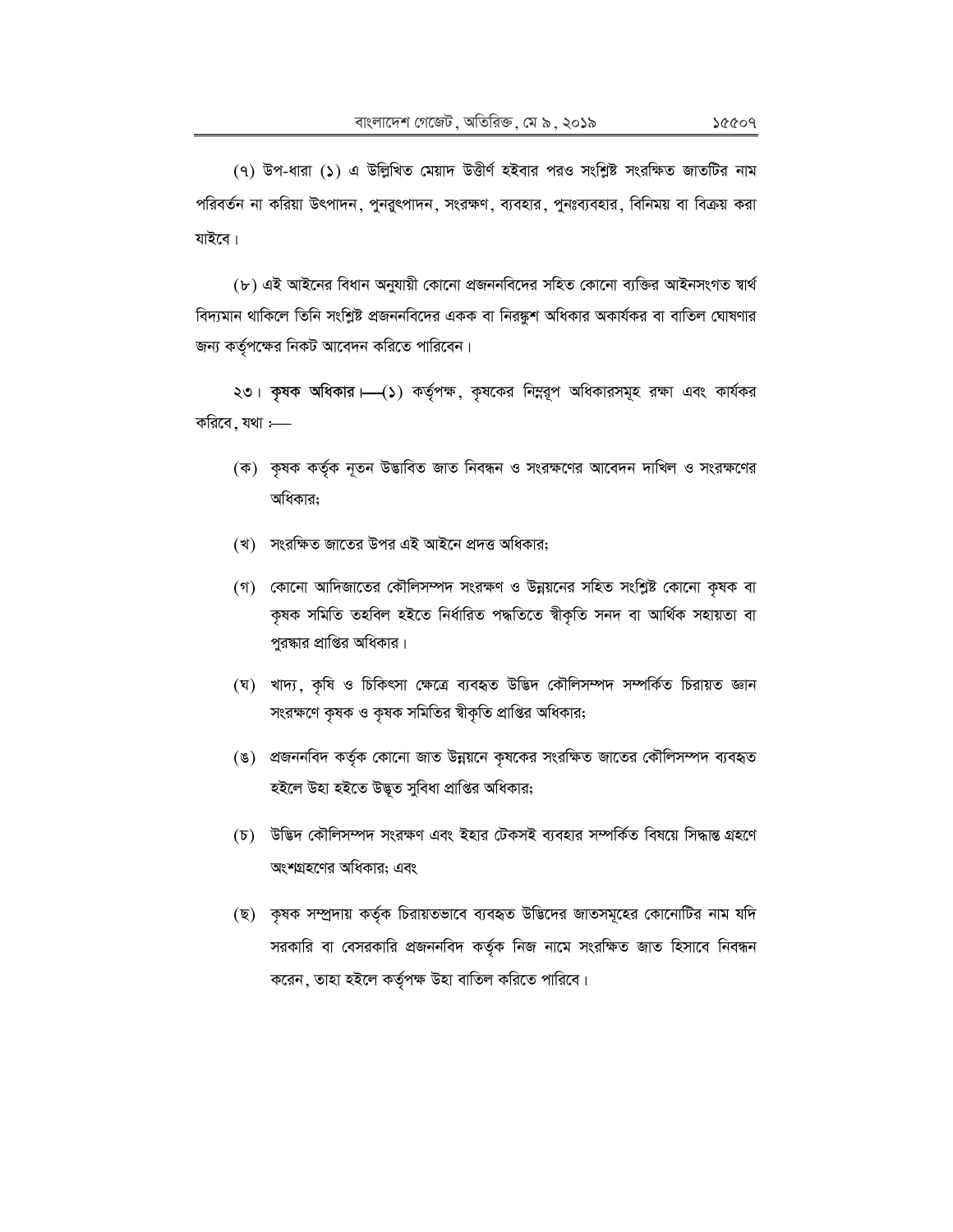(২) উপ-ধারা (১) এ উল্লিখিত অধিকারসমূহ ব্যতিরেকেও একজন কৃষক বাণিজ্যিক বিপণনের উদ্দেশ্য ব্যতীত, সংরক্ষিত জাতের বীজ উৎপাদন, পুনরুৎপাদন, সংরক্ষণ, ব্যবহার, পুনঃব্যবহার, বিনিময় বা বিক্রয় করিতে পারিবে।

ব্যাখ্যা—এই ধারার উদ্দেশ্য পূরণকল্পে, 'চিরায়তজ্ঞান (Traditional Knowledge)' বলিতে জীববৈচিত্র্য ও জীবসম্পদ সংশ্লিষ্ট সকল ধরনের জ্ঞান, মেধা ও বুদ্ধি বৃত্তিক চর্চা ও কৃষ্টি যাহা লিখিত, মৌখিক, লোককথা ও কাহিনি আকারে প্রচলিত এবং যাহা যুক্তিসম্মত, বাস্তব বা রূপক, প্রতীকধর্মী বা রেখাচিত্রমূলক হইতে পারে এবং যাহা কোনো একক ব্যক্তির উদ্ভাবন বা প্রচেষ্টার ফল নহে।

২৪। ব্যক্তি, সমিতি বা প্রতিষ্ঠানের অধিকার, ইত্যাদি।—(১) যদি কোনো ব্যক্তি, সংগঠন, সমিতি সংয্থা বা প্রতিষ্ঠানের কোনো সংরক্ষিত জাত উদ্ভাবনে অবদান থাকে তাহা হইলে উক্ত ব্যক্তি সংগঠন, সমিতি, সংষ্থা বা প্রতিষ্ঠান সংশ্লিষ্ট সংরক্ষিত জাতের নিবন্ধনের জন্য প্রজননবিদের অধিকার ও সুবিধাদি বিষয়ে অংশীদারিত্ব দাবি করিয়া কর্তৃপক্ষ বরাবরে আবেদন করিতে পারিবে।

(২) উপ-ধারা (১) এ যাহা কিছুই থাকুক না কেন, যদি কোনো ব্যক্তি, সংগঠন, সমিতি, সংষ্থা বা প্রতিষ্ঠানের কোনো সংরক্ষিত জাত উদ্ভাবনে অবদান রহিয়াছে এইরূপ কোনো জাত যদি এই আইনের অধীনে এককভাবে কোনো প্রজননবিদের অনুকূলে নিবন্ধিত হইয়া থাকে, তাহা হইলে উক্ত ব্যক্তি, সংগঠন, সমিতি, সংষ্থা বা প্রতিষ্ঠান ক্ষতিপূরণ দাবী করিতে পারিবে।

২৫। শ্বীকৃতিসনদ, পুরষ্কার, ইত্যাদি।—(১) কর্তৃপক্ষ, উদ্ভিদের জাতসংরক্ষণ ও উন্নয়নে বিশেষ অবদানের জন্য সংশ্লিষ্ট ব্যক্তি, সম্প্রদায় বা সংস্থার অনুকূলে 'শ্বীকৃতিসনদ' প্রদান করিতে পারিবে।

(২) যদি কোনো প্রজননবিদ কর্তৃক উদ্ভাবিত উদ্ভিদের কোনো জাত নূতন জাত হিসাবে সনদ লাভের উপযুক্ত কিন্তু উহা সংরক্ষণের আবেদন দাখিল করা হয় নাই , তাহা হইলে উহা শ্বীকৃতি প্রাপ্তির যোগ্য এবং জাতীয় সম্পদ হিসাবে গণ্য হবে।

(৩) কর্তৃপক্ষ, দেশে উদ্ভিদের জাতসংরক্ষণ ও উন্নয়নে অবদানের গুরুত্ব বিবেচনা করিয়া, প্ৰাতিষ্ঠানিক বা অপ্ৰাতিষ্ঠানিক যাহাই হউক না কেন, শিক্ষাগত যোগ্যতা নিৰ্বিশেষে গবেষণা অনুদান বা আর্থিক পুরস্কার প্রদান করিতে পারিবে।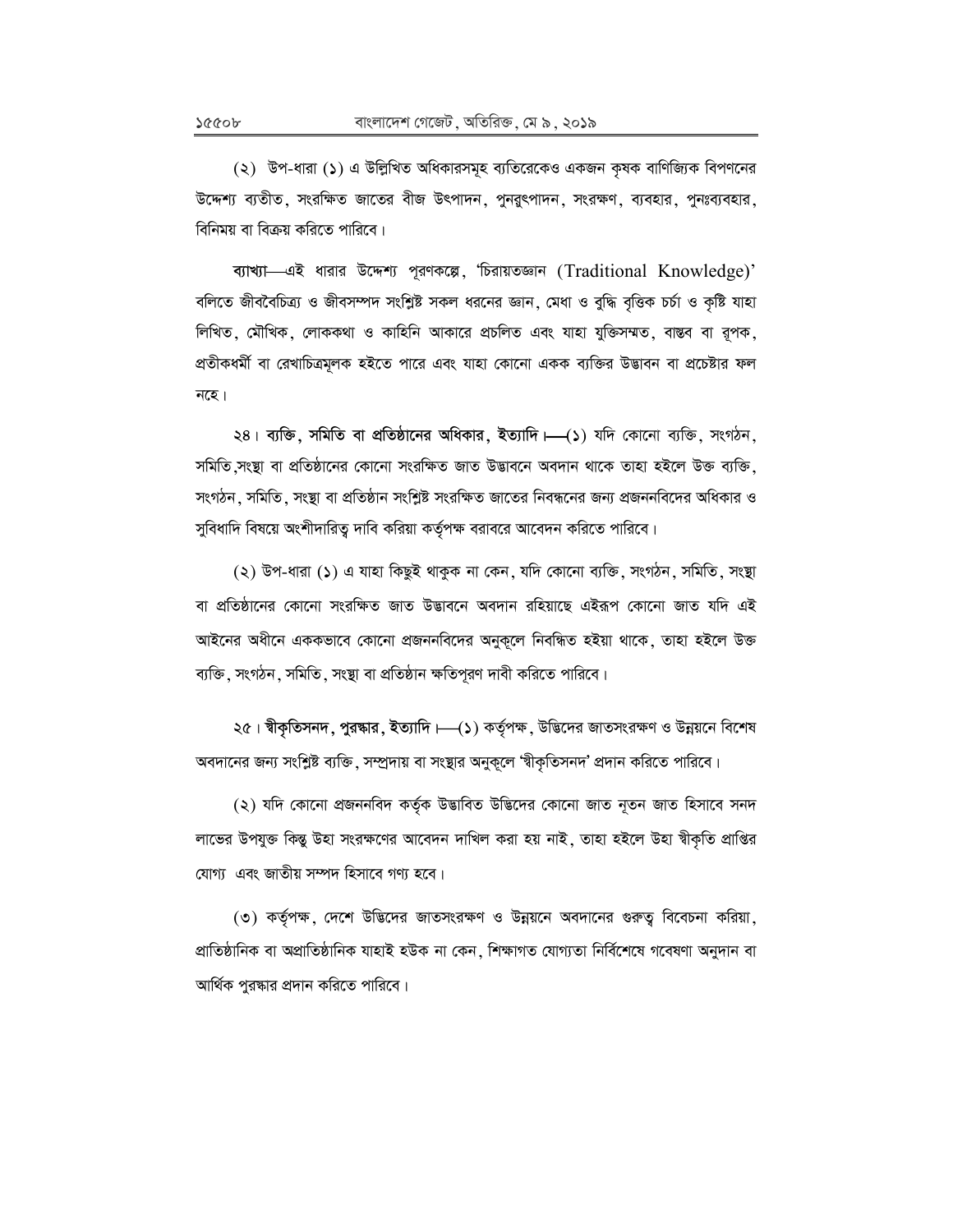#### পঞ্চম অধ্যায়

#### অপরাধ, দণ্ড, তদন্ত, বিচার, ইত্যাদি

২৬। অপরাধ ও দণ্ড।—(১) কোনো ব্যক্তি সংরক্ষিত জাতের মিথ্যা নামকরণ করিলে, বা নিবন্ধিত কোনো জাতের বাণিজ্যিক ব্যবহারকালে স্বেচ্ছায় কোনো দেশ বা স্থান, প্রজননবিদ বা তাহার ঠিকানা সংক্রান্ত মিথ্যা তথ্য ব্যবহার করিলে উহা এই আইনের অধীন অপরাধ বলিয়া গণ্য হইবে এবং উক্ত অপরাধের জন্য তিনি অনধিক ২ (দুই) বৎসর পর্যন্ত কারাদণ্ড বা সর্বোচ্চ ৫ (পাঁচ) লক্ষ টাকা পর্যন্ত অৰ্থদণ্ড বা উভয় দণ্ডে দণ্ডিত হইবেন।

(২) কোনো ব্যক্তি নিবন্ধিত কোনো সংরক্ষিত জাতের ভুল নাম ব্যবহার করিলে, বা জাত উৎপাদনের দেশ বা ছানের নাম বা প্রজননবিদের নাম, ঠিকানা মিথ্যা বা বিকৃত করিয়া উক্ত জাত বিক্রয়, বিক্রয়ের জন্য প্রদর্শন বা বিক্রয়, বাণিজ্য বা উৎপাদনের জন্য নিজ দখলে রাখিলে উহা এই আইনের অধীন একটি অপরাধ বলিয়া গণ্য হইবে এবং উক্ত অপরাধের জন্য তিনি অনধিক ২ (দুই) বৎসর পর্যন্ত কারাদণ্ড বা সর্বোচ্চ ৫ (পাঁচ) লক্ষ টাকা পর্যন্ত অর্থদণ্ড বা উভয় দণ্ডে দণ্ডিত হইবেন।

২৭। কোম্পানি কর্তৃক সংঘটিত অপরাধ।—কোনো কোম্পানি কর্তৃক এই আইনের অধীন কোনো অপরাধ সংঘটিত হইলে উক্ত কোম্পানির মালিক, পরিচালক, ম্যানেজার, সচিব বা অন্য কোনো কর্মকর্তা যিনি এই অপরাধ সংঘটনকালে কোম্পানির ব্যবসায় পরিচালকের দায়িতে নিয়োজিত ছিলেন, তিনি অপরাধী বলিয়া গণ্য হইবেন, যদি না তিনি প্রমাণ করিতে পারেন যে, উক্ত অপরাধ তাহার অজ্ঞাতসারে সংঘটিত হইয়াছিল বা তিনি উক্ত অপরাধ রোধ করিবার জন্য যথাসম্ভব চেষ্টা করিয়াছিলেন।

২৮। তদন্ত ও বিচার।—এই আইনের অধীন সংঘটিত কোনো অপরাধের তদন্ত ও বিচার  $Code$ of Criminal Procedure, 1898 (Act No. V of 1898) অনুযায়ী সম্পন্ন হইবে।

২৯। অপরাধ বিচারার্থ গ্রহণ HCode of Criminal Procedure, 1898 এ যাহা কিছুই থাকুক না কেন, নিৰ্ধারিত পদ্ধতিতে চেয়ারম্যান বা চেয়ারম্যান কর্তৃক অনুমোদিত ব্যক্তির লিখিত অভিযোগ ব্যতীত, কোনো আদালত এই আইনের অধীন কোনো অপরাধ বিচারার্থ গ্রহণ করিবে না।

৩০। অপরাধের অ-আমলযোগ্যতা ও জামিনযোগ্যতা। এই আইনের অধীন অপরাধসমূহ অ-আমলযোগ্য (non-cognigable) ও জামিনযোগ্য (bailable) হইবে।

৩১। ক্ষতিপুরণ।—এই আইনে উল্লিখিত ক্ষতিপূরণ এবং উদ্ভিদের নৃতন জাত প্রজনন বা উদ্ভাবনের জন্য প্রজননবিদ বা বীজ উৎপাদকের উদ্দেশ্য প্রণোদিত অবহেলার কারণে ক্ষতিগ্রস্ত এবং সংক্ষুব্ধ কৃষক, ব্যক্তি, সংগঠন, সমিতি, সংষ্থা, প্রতিষ্ঠান বা সংক্ষুব্ধ নাগরিক, বিধি দ্বারা নির্ধারিত পরিমাণ ও পদ্ধতিতে , ন্যায়সংগত ক্ষতিপূরণ আদায় করিতে পারিবে।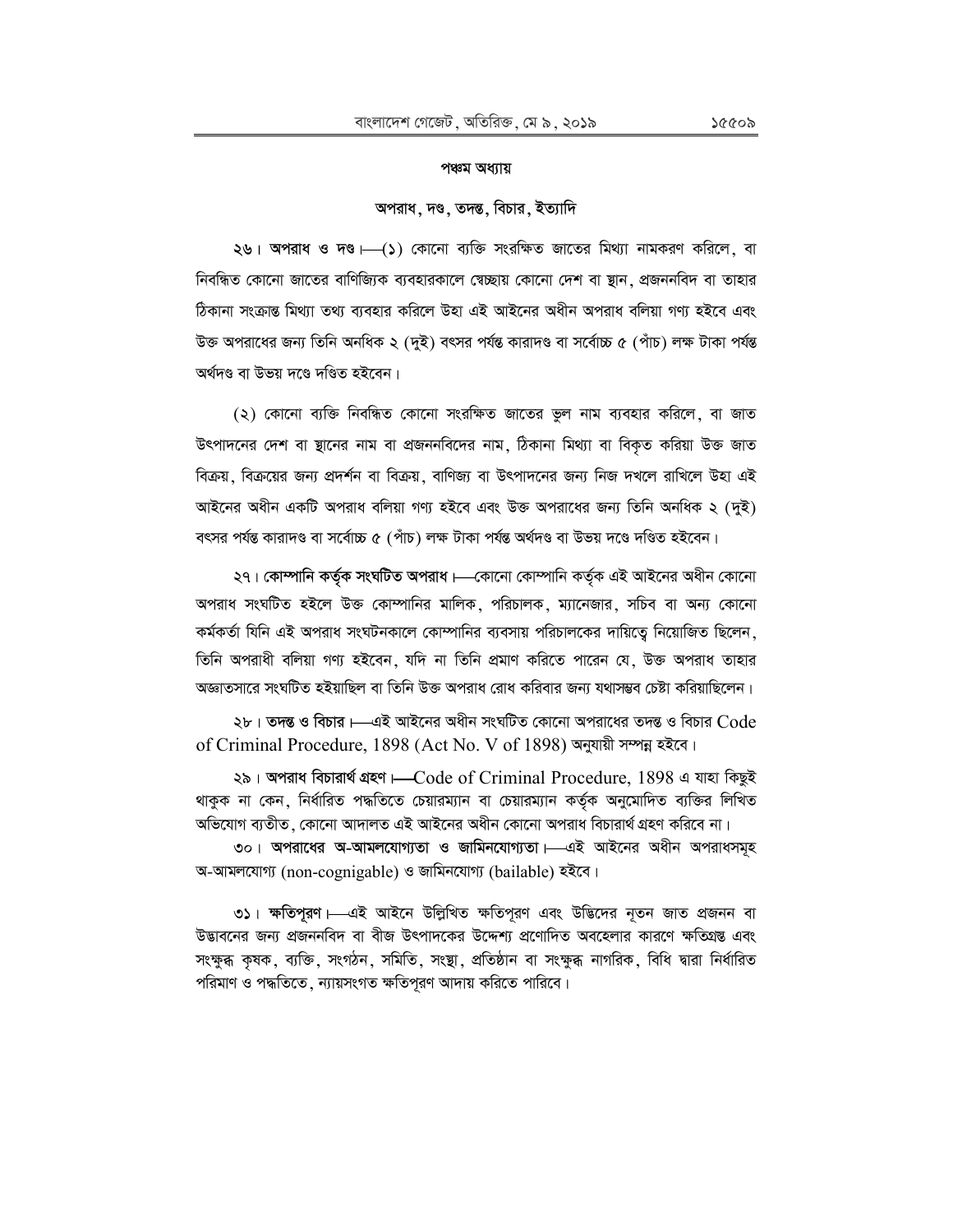#### ষষ্ঠ অধ্যায়

### তহবিল, বাজেট, হিসাবরক্ষণ, ইত্যাদি

৩২। কর্তৃপক্ষের তহবিল । (১) এই আইনের উদ্দেশ্য পূরণকল্পে, 'উদ্ভিদের জাত সংরক্ষণ কর্তৃপক্ষ তহবিল' নামে কর্তৃপক্ষের একটি তহবিল থাকিবে।

(২) নিম্নবৰ্ণিত উৎস হইতে প্ৰাপ্ত অৰ্থ দ্বারা উক্ত তহবিল গঠিত হইবে , যথাঃ—

- (ক) সরকার কর্তৃক প্রদত্ত মঞ্জুরি ও অনুদান;
- (খ) স্থানীয় কৰ্তৃপক্ষ এবং অন্যান্য সংস্থা কৰ্তৃক প্ৰদত্ত অনুদান;
- (গ) সরকারের পূর্বানুমোদনক্রমে, কোনো বিদেশি সরকার বা আন্তর্জাতিক সংস্থা হইতে প্ৰাপ্ত অনুদান;
- (ঘ) কৰ্তৃপক্ষ কৰ্তৃক আদায়কৃত ফি ও প্ৰাপ্ত অৰ্থ;
- (ঙ) সরকারের পূর্বানুমোদনক্রমে ব্যাংক বা সরকার কর্তৃক অনুমোদিত যে কোনো আর্থিক প্ৰতিষ্ঠান বা বিদেশি সংস্থা হইতে গৃহীত ঋণ;
- (চ) তহবিল ব্যবস্থাপনার মাধ্যমে অর্জিত সুবিধা ও মুনাফা হইতে আহরিত অর্থ; এবং
- (ছ) সরকারের পূর্বানুমোদনক্রমে, অন্যান্য আইনানুগ উৎস হইতে প্রাপ্ত অর্থ ও অনুদান।

(৩) কর্তৃপক্ষের তহবিল কোনো তফসিলি ব্যাংকে জমা রাখিতে হইবে এবং উক্ত তহবিল বিধি দ্বারা নির্ধারিত পদ্ধতিতে পরিচালিত হইবে।

(৪) কর্তৃপক্ষের চেয়ারম্যান, রেজিস্ট্রার, কর্মচারীদের বেতন ও ভাতাদি এবং কর্তৃপক্ষের কাৰ্যাবলি পরিচালনায় প্রয়োজনীয় অন্যান্য ব্যয় তহবিল হইতে নির্বাহ করা যাইবে:

তবে শর্ত থাকে যে, তহবিলের অর্থ ব্যয়ের ক্ষেত্রে এতদসংশ্লিষ্ট প্রচলিত বিধি-বিধান ও নিয়ম-নীতি অনুসরণ করিতে হইবে।

(৫) কর্তৃপক্ষ তহবিলের অর্থ বোর্ডের অনুমোদনক্রমে যে কোনো তপশিলি ব্যাংক বা সরকারি আৰ্থিক প্ৰতিষ্ঠানে লাভজনক খাতে বিনিয়োগ করিতে পারিবে।

(৬) প্রত্যেক অর্থবৎসরে উহার সকল ব্যয় নির্বাহের পর কর্তৃপক্ষ তহবিলের উদ্বত্ত অর্থ সরকারি কোষাগারে জমা প্রদান করিতে হইবে।

ব্যাখ্যা  $-$ এই ধারার উদ্দেশ্য পূরণকল্পে, 'তপশিলি ব্যাংক' বলিতে Bangladesh Bank Order, 1972 (President's Order No. 127 of 1972) এর Article 2(j) এ সংজ্ঞায়িত 'Scheduled Bank' |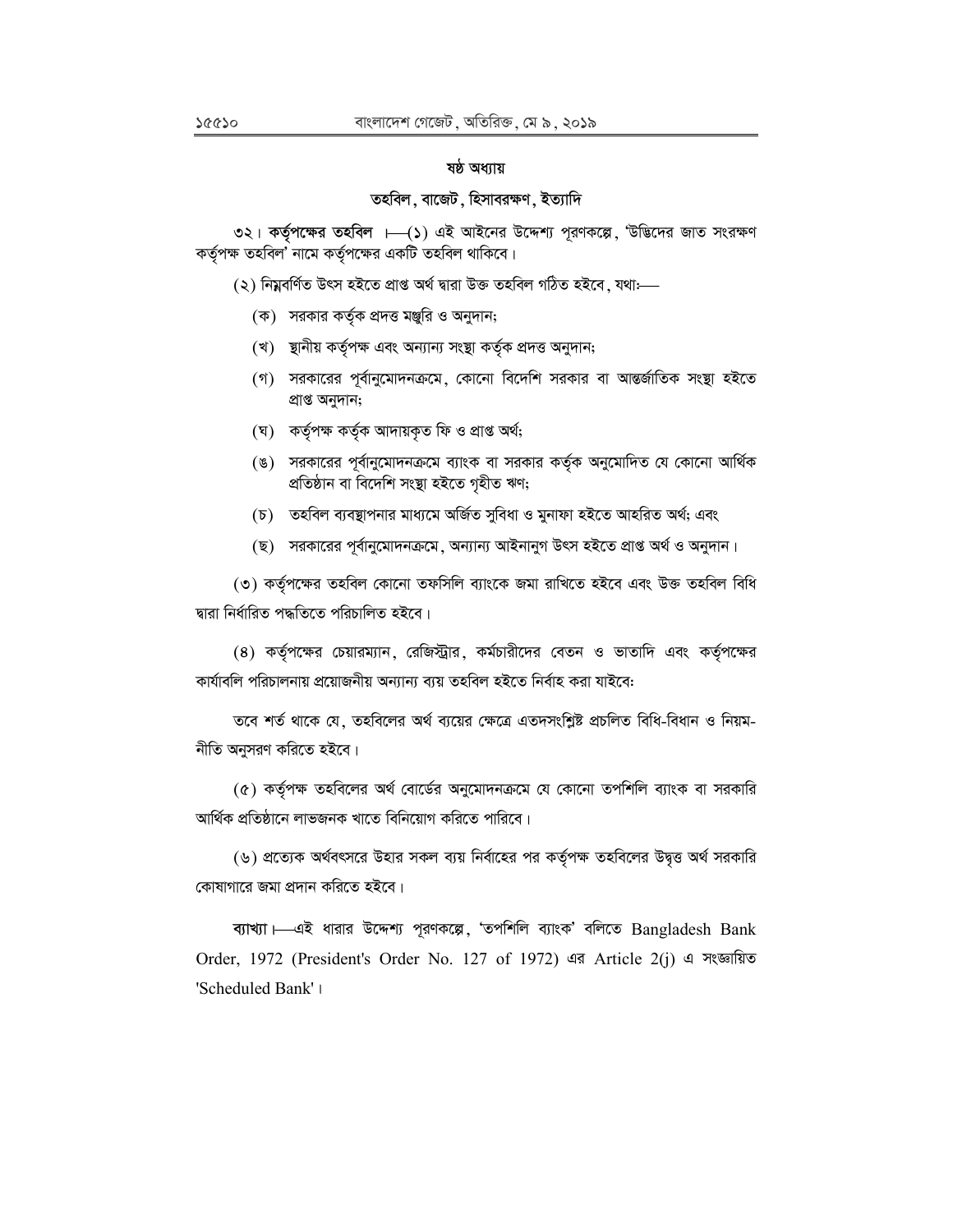৩৩। ঋণ গ্রহণের ক্ষমতা ।—কর্তৃপক্ষ, উহার দায়িত্ব ও কার্যাবলি সম্পাদনের জন্য, সরকারের পূর্বানুমোদনক্রমে, কোনো ব্যাংক, আর্থিক প্রতিষ্ঠান বা কোনো সরকারি প্রতিষ্ঠান বা বিদেশি সংষ্থা হইতে ঋণ গ্ৰহণ করিতে পারিবে।

৩৪। বাজেট । কর্তৃপক্ষ প্রতিবৎসর সরকার কর্তৃক নির্দিষ্ট সময়ের মধ্যে পরবর্তী অর্থ বৎসরের বার্ষিক বাজেট বিবরণী অনুমোদনের জন্য সরকারের নিকট দাখিল করিবে এবং উহাতে উক্ত বৎসরে সরকারের নিকট হইতে কী পরিমাণ অর্থ প্রয়োজন হইবে উহার উল্লেখ থাকিবে।

৩৫। হিসাবরক্ষণ ও নিরীক্ষা।—(১) কর্তৃপক্ষ, যথাযথভাবে উহার আয়-ব্যয়ের হিসাবরক্ষণ এবং হিসাবের বার্ষিক বিবরণী প্রষ্যুত করিবে।

(২) বাংলাদেশের মহা হিসাব-নিরীক্ষক ও নিয়ন্ত্রক, প্রতিবৎসর কর্তৃপক্ষের হিসাব নিরীক্ষা করিবেন এবং নিরীক্ষা প্রতিবেদনের একটি করিয়া অনুলিপি কর্তৃপক্ষ ও সরকারের নিকট দাখিল করিবেন।

(৩) উপ-ধারা (২) এ উল্লিখিত নিরীক্ষা প্রতিবেদনের উপর কোনো আপত্তি উত্থাপিত হইলে উহা নিষ্পত্তির জন্য কর্তৃপক্ষ অবিলম্বে যথাযথ ব্যবস্থা গ্রহণ করিবে।

 $(8)$  উপ-ধারা  $(3)$  এ উল্লিখিত নিরীক্ষা ব্যতিরেকেও Bangladesh Chartered Accountants Order, 1973 (President's Order No. 2 of 1973) এর Article 2(1)(b) এ সংজ্ঞায়িত 'chartered accountant' দ্বারা কর্তৃপক্ষের হিসাব নিরীক্ষা করা যাইবে এবং এতদুদ্দেশ্যে কর্তৃপক্ষ এক বা একাধিক 'chartered accountant' নিয়োগ করিতে পারিবে এবং এইরূপ নিয়োগকৃত 'chartered accountant' সরকার কর্তৃক, প্রবিধান দ্বারা নির্ধারিত হারে, পারিশ্রমিক প্রাপ্য হইবেন।

(৫) কর্তৃপক্ষের হিসাব নিরীক্ষার উদ্দেশ্যে মহা হিসাব-নিরীক্ষক ও নিয়ন্ত্রক কিংবা তাহার নিকট হইতে ক্ষমতাপ্ৰাপ্ত কোনো ব্যক্তি বা উপ-ধারা (8) এর অধীন নিয়োগকৃত 'chartered accountant' কর্তৃপক্ষের সকল রেকর্ড, দলিলাদি, বার্ষিক ছিতিপত্র, নগদ বা ব্যাংকে গচ্ছিত অর্থ, জামানত, ভান্ডার বা অন্যবিধ সম্পত্তি, ইত্যাদি পরীক্ষা করিয়া দেখিতে পারিবেন এবং চেয়ারম্যান, রেজিস্ট্রার বা কর্তৃপক্ষের যে কোনো কর্মচারীকে জিজ্ঞাসাবাদ করিতে পারিবেন।

(৬) এই ধারার বিধানাবলি প্রয়োগের ক্ষেত্রে ফাইনাসিয়াল রিপোর্টিং আইন, ২০১৫ (২০১৫ সনের ১৬ নং আইন) এর বিধান, প্রযোজ্য ক্ষেত্রে, অনুসরণ করিতে হইবে।

৩৬। বার্ষিক প্রতিবেদন।—(১) প্রত্যেক অর্থবৎসর সমাপ্তির ৯০ (নব্বই) দিনের মধ্যে কর্তৃপক্ষ কর্তৃক উক্ত বৎসরে সম্পাদিত কার্যাবলির বিবরণ সংবলিত একটি বার্ষিক প্রতিবেদন সরকারের নিকট দাখিল করিবে।

(২) সরকার, প্রয়োজনে, কর্তৃপক্ষের নিকট হইতে উহার কার্যাবলি বা ব্যবন্থাপনা সংক্রান্ত যে কোনো তথ্য, বিবরণী, প্রাক্কলন, পরিসংখ্যান বা অন্য কোনো তথ্য আহ্বান করিতে পারিবে এবং কর্তৃপক্ষ উহা সরকারের নিকট সরবরাহ করিতে বাধ্য থাকিবে।